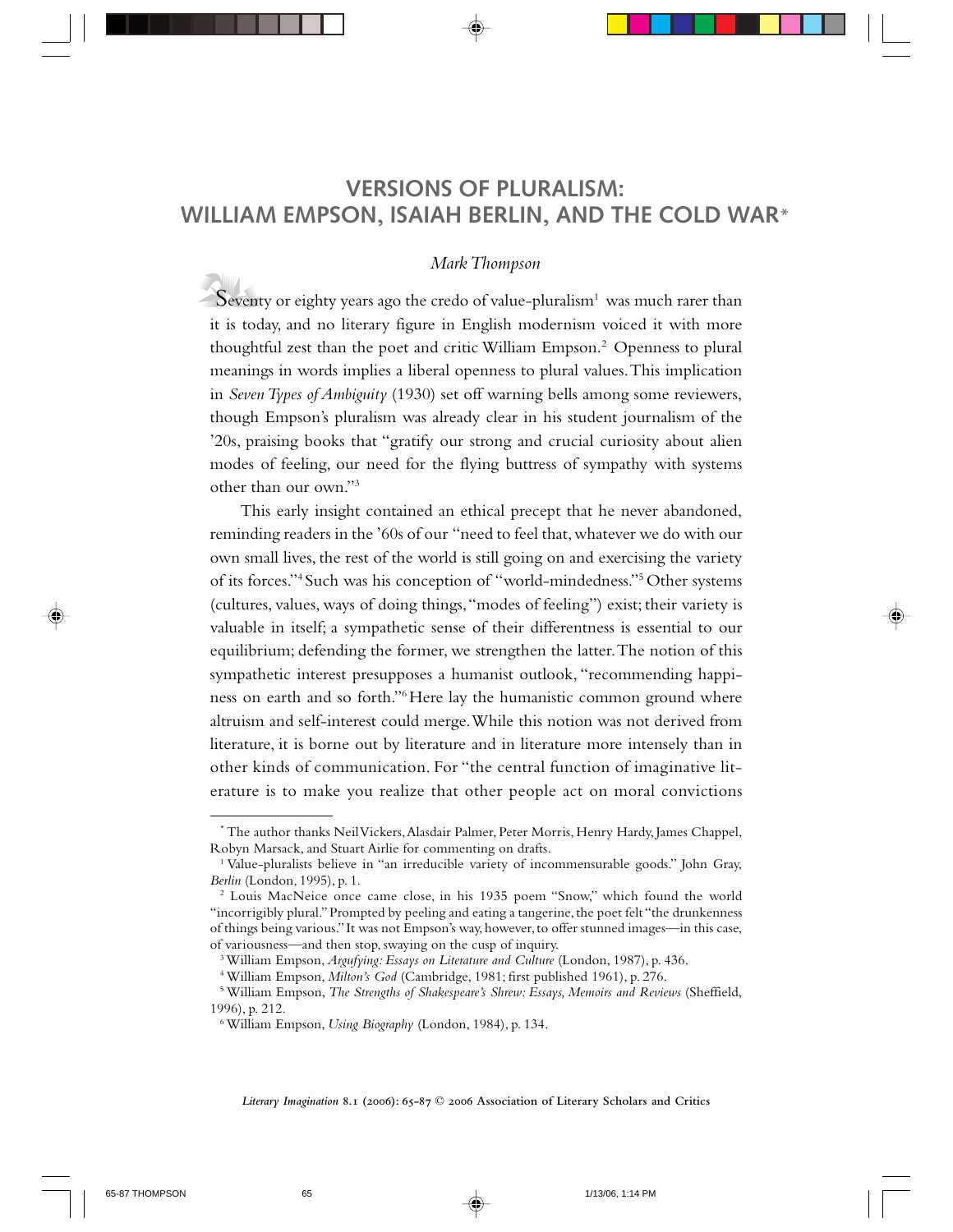different from your own" (*Milton's God* 261). This formed the basis for a secular theory of value that Empson eventually expounded—though hardly in a manner that would satisfy many philosophers—in *The Structure of Complex Words*.

Along with the exultant sense of cultural pluralism to be found in his poems, the young Empson was quick to sympathize with the social and psychological trials of *contradiction*, meaning the internal conflicts—deadlocks of interest, moral dilemmas, divided loyalties, competing claims of different kinds, the cross currents of passion—that thwart people, collectively or alone. Socially, these conflicts can become the levers of revolution ("But as to risings, I can tell you why./ It is on contradiction that they grow."<sup>7</sup>) Personally, they lead to misery, crisis, resolution, endings, and renewals. His own love poems were written as a way of moving beyond this kind of deadlock—keeping himself sane, as he came to say.

Keenly alive to the contradictions allegorized and undergone by characters in literature, he was more stirred by human resourcefulness in resolving conflicts than by the distress of contradiction as such. The Note to "High Dive" disclosed (what few readers of that extremely cryptic poem may have grasped) "the idea that one must go from the godlike state of contemplation even when attained either into action which cannot wholly foresee its consequences or into a fixed condition, due to fear, which does not give real knowledge and leads to neurosis" (*Complete Poems* 188). Empson brought to his criticism a large interest in the "shifts and blurred aggregates of thought by which men come to a practical decision,"8 what he called "the crucial and solvent instant of decision" (*Argufying* 370). He delighted in unpacking the elements of decisions in literature, from Milton to Auden. (Eve is the hero of *Milton's God*, championed for her brave and generous good sense in resolving to eat the apple.)

If the reality of value-pluralism lengthened the odds against sound decision making, it also heightened the splendor of the attempt. "It may be," he suggested in 1951, "that the human mind can recognise actually incommensurable values, and that the chief human value is to stand up between them."9 This note of English liberal existentialism (in a Yorkshire key?) can also be found in the poems. "Alas, how hope for freedom, no bars bind" (*Complete Poems* 13) is a line

<sup>7</sup> William Empson, *The Complete Poems of William Empson* (London, 2000), p. 70.

<sup>8</sup> William Empson, *Seven Types of Ambiguity* (London, 1984; first published 1930), p. 68.

<sup>9</sup> William Empson, *The Structure of Complex Words* (London, 1977; first published 1951), p. 42.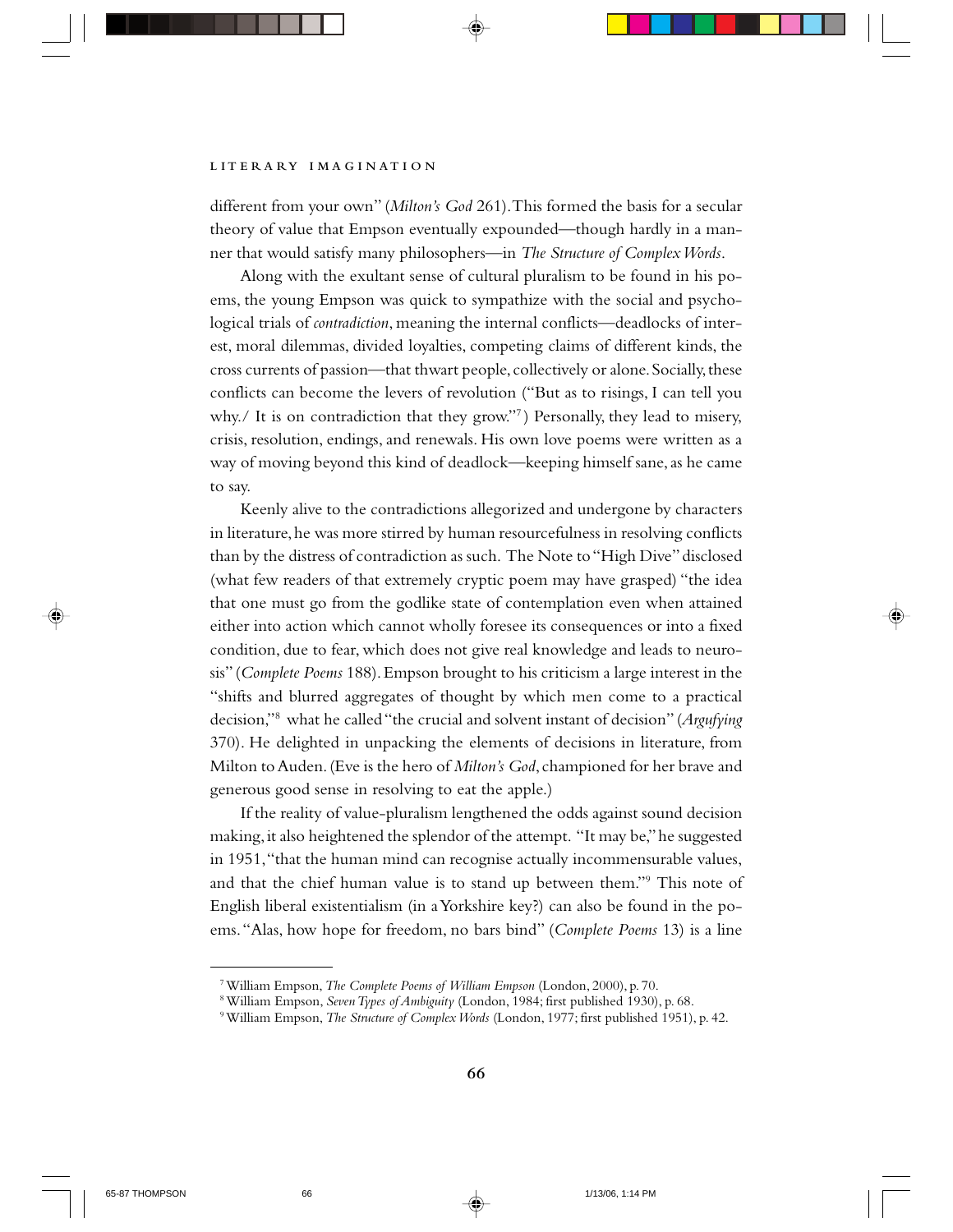Sartre could have relished. His clearest utterance on these themes was "Doctrinal Point," written in the early to mid '30s. As Empson said, the poem is about the "yearn[ing] to be always sure what to do." The budding magnolias are "free by predestination in the blood," a freedom we cannot know, for our "sapient matter" is *not* "always already informed." We humans know all too many acts that will not make us "fair." For us, Empson says, turning a definitive liberal claim into a brilliant epigram, "the duality of choice becomes the singularity of existence" (*Complete Poems* 59).

Decisions are painful when they divide our loyalties and incur an irremediable loss, and because we can rarely be sure how things will turn out. But they must be taken. Acceptance that our judgments are bound to be provisional should not discourage us from reaching them, since an ethical theory can be valuable without being—what it cannot truthfully claim to be—true. In Empson's terms, the limitations on our knowledge seem to increase the onus on intuitive judgment: for "the knowledge at every stage is finite, and beyond that one must rely on the man who claims to feel his way" (*Argufying* 546). If the need to face difficult choices is part of being human, a philosophy or political system which claims to remove the dilemmas of decision making may be, and serve, something less than human.

### **Empson and Berlin**

In the '20s and '30s, "when totalitarians of both the right and left affected to reject humanistic values as such,"10 Empson did more than stand up for those values: he tested them against the challenges posed by scientific and psychoanalytic discoveries, as well as by literary modernism. Before the early '50s, Empson's thinking on contradiction, choice, and action; his critique of communist aesthetics in *Some Versions of Pastoral*; and his recently discovered essay on Sartrean drama implied a value-pluralist liberal position. He did not elaborate this position until he wrote the Appendix for *Complex Words*; thereafter he would do so repeatedly, and at book length in *Milton's God*.

He once glossed "the sense of richness" in Marvell's poetry as "readiness for argument not pursued,"11 and his own work is freighted with unpursued

<sup>10</sup> Isaiah Berlin, *The Crooked Timber of Humanity: Chapters in the History of Ideas* (London, 1991), p. 206.

<sup>11</sup> William Empson, *Some Versions of Pastoral* (London, 1979; first published 1935), p. 145.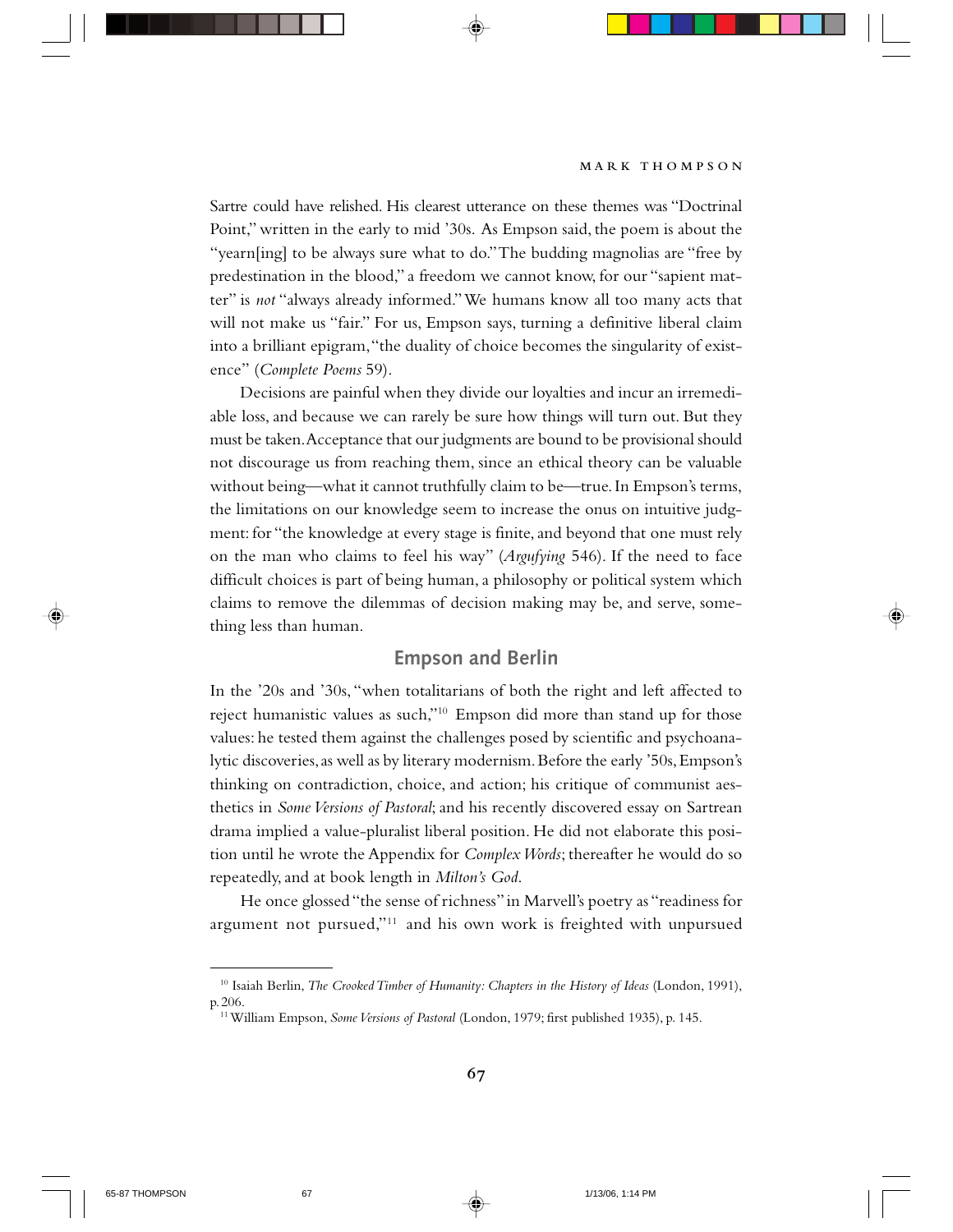arguments about liberal principles; those grand epigrams ("the duality of choice becomes the singularity of existence," etc.) are only the tip. The best guide to the deeper reaches of Empson's pluralism turns out to be not another critic, let alone another poet, but Isaiah Berlin, the Oxford essayist and historian of ideas whose name is almost synonymous with Anglo-American pluralist liberalism since the Second World War. Here are the main principles and broad commitments shared by Empson the "naïve realist" and Berlin the "moral realist":<sup>12</sup>

• *That the rational subject, the reasoning mind, is sovereign. Its sovereignty can be yielded up, or conquered, but may not be presumed out of existence*. This principle informed all Empson's work, especially his resistance to intellectual trends that provided successively "more startling reasons for believing that the critic ought to know far more about what an author means than the author did" (*Argufying* 113). It was the basis of his later hostility to anti-intentionalism and imagism, and his uses of biography. Berlin defined rationality with a professional exactness that is remote from Empson's idiom; it rested, he said, "on the belief that one can think and act for reasons that one can understand, and not merely as the product of occult causal factors which breed 'ideologies,' and cannot, in any case, be altered by their victims."13 He opposed the "relativism" that stemmed from "the schools of thought which look upon human activity as being largely caused by occult and inescapable forces of which explicit social beliefs and theories are rationalisations—disguises to be penetrated and exposed" (*Crooked Timber* 90). And he argued against determinism, on the grounds that, while it is not "necessarily false, . . . we neither speak nor think as if it could be true, and . . . it is difficult, and perhaps beyond our normal powers, to conceive what our picture of the world would be if we seriously believed it."14 Both men were dubious about the Romantic exaltation of inexpressible states of mind.

• *That essential human values and purposes may be irreconcilable and incommensurable between cultures, within societies, and inside ourselves*. Berlin believed that "men cannot but seek conflicting ends; or cannot (without ceasing to be human) avoid activities that must end in self-frustration" (*Concepts* 167). And that "[w]e are faced with conflicting values; the dogma that they must somehow, somewhere be reconcilable is a mere pious hope; experience shows that it is false" (*Crooked Timber* 201). For "human goals are many, not all of them commensurable, and in perpetual rivalry with one another" (*Liberty* 216). While Empson's sense of incommensurability was ample even in his student days, by 1930, when *Seven Types of Ambiguity* was published, he was more interested in how people deal with incommensurability than in reiterating the fact of it. "[W]hether or not the values open to us are measurable, we cannot measure them," he wrote in

<sup>12</sup> Empson recommended "what the philosophers like to call naïve realism" (*Complex Words* 428). The philosopher Thomas Nagel called Berlin a moral realist.

<sup>13</sup> Isaiah Berlin, *Concepts and Categories: Philosophical Essays* (Oxford, 1980; first published 1979), p. 172.

<sup>14</sup> Isaiah Berlin, *Liberty*, ed. Henry Hardy (Oxford, 2002), p. 122.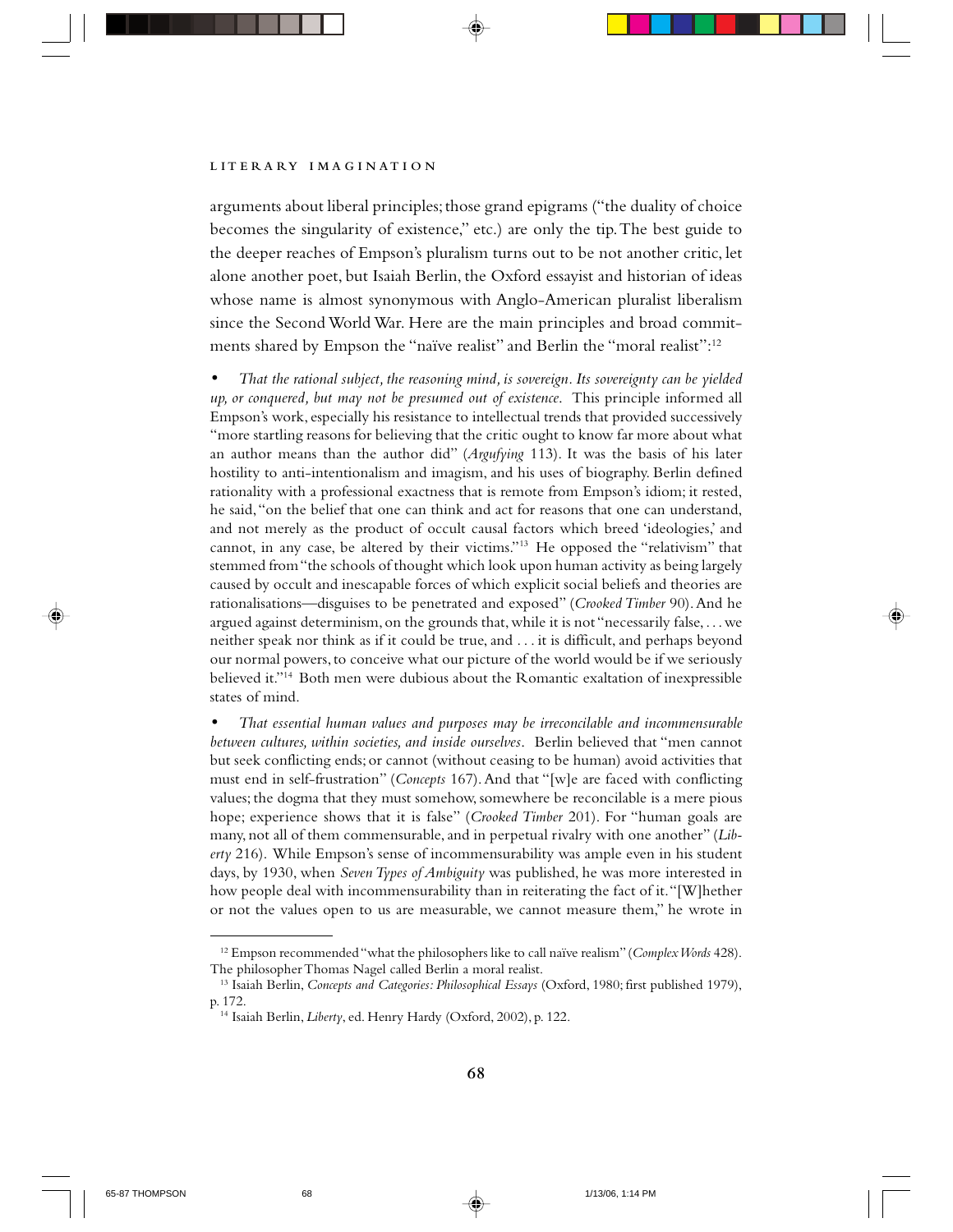1935, "and it is of much value merely to stand up between the forces to which we are exposed" (*Argufying* 572).

• *That the range of acceptable human values is plural but neither unlimited nor relative*. The "practical ethics of the human race" are "fantastically varied," said Empson in 1935 (*Argufying* 571). In his later career, he reiterated that "the chief function of imaginative literature is to make you realise that other people are very various, many of them quite different from you, with different 'systems of value' as well" (*Argufying* 13); "that different people act on different ethical beliefs."15 But these beliefs were not all equally valid; putting a characteristically literal construction on Mill's classic liberal prohibition on harming others, Empson held that the "impulse to inflict pain" is "an elementary evil . . . the only inherent or metaphysical evil in the world" (*Milton's God* 260). "Forms of life differ," said Berlin. "Ends, moral principles, are many. But not infinitely many: they must be within the human horizon" (*Crooked Timber* 11). Anxious to clear away misunderstanding of his position, he insisted that "pluralism—the incommensurability and, at times, incompatibility of objective ends—is *not* relativism" (87). Both men shared a strong, Orwellian belief in common decency.

• *That humankind is defined by the necessity and power to choose, any choice may involve "irreparable loss" (*Crooked Timber *13), and no social arrangement can prevent the "wastage of human powers" (*Versions of Pastoral *5).* For Berlin, "the necessity of choosing between absolute claims is then an inescapable characteristic of the human condition" (*Liberty* 214). "The world that we encounter in ordinary experience is one in which we are faced with choices between ends equally ultimate, and claims equally absolute, the realisation of some of which must inevitably involve the sacrifice of others" (213–14).

• *That internal conflicts (contradictions) within artists or thinkers are often key to their creativity*. Empson believed that "good poetry is usually written from a background of conflict" (*Seven Types* xiii), while Berlin wrote of "the moral or emotional or intellectual collisions, the particular kind of acute mental discomfort which rises to a condition of agony from which great works of the human intellect and imagination have sprung" (*Liberty* 78).

• *That teleological or deterministic accounts of human history lack any rational or empirical basis, rest on faith, and should be treated as theodicies*. Like the anti-Hegelian Schopenhauer, Empson believed that the "German tradition" about "the reconciliation of contradictions" was "based on Indian ideas, best worked out in Buddhism" (*Seven Types* 193), because Buddhism proposed a way of deliverance from the cycles of birth and death. Berlin, who wrote hundreds of pages against determinism, also referred coolly to "a Hegelian (or Buddhist) World Spirit" (*Liberty* 98).

• *That "the general texture of experience" provides "the foundation of knowledge" (*Concepts *114); theories should be judged by their results (*Complex Words *8); and ordinary language is a source of solutions rather than problems for the philosopher or critic*. In this

<sup>15</sup> William Empson, *Essays on Renaissance Literature, Volume Two: The Drama*, (Cambridge, 1994), p. 97.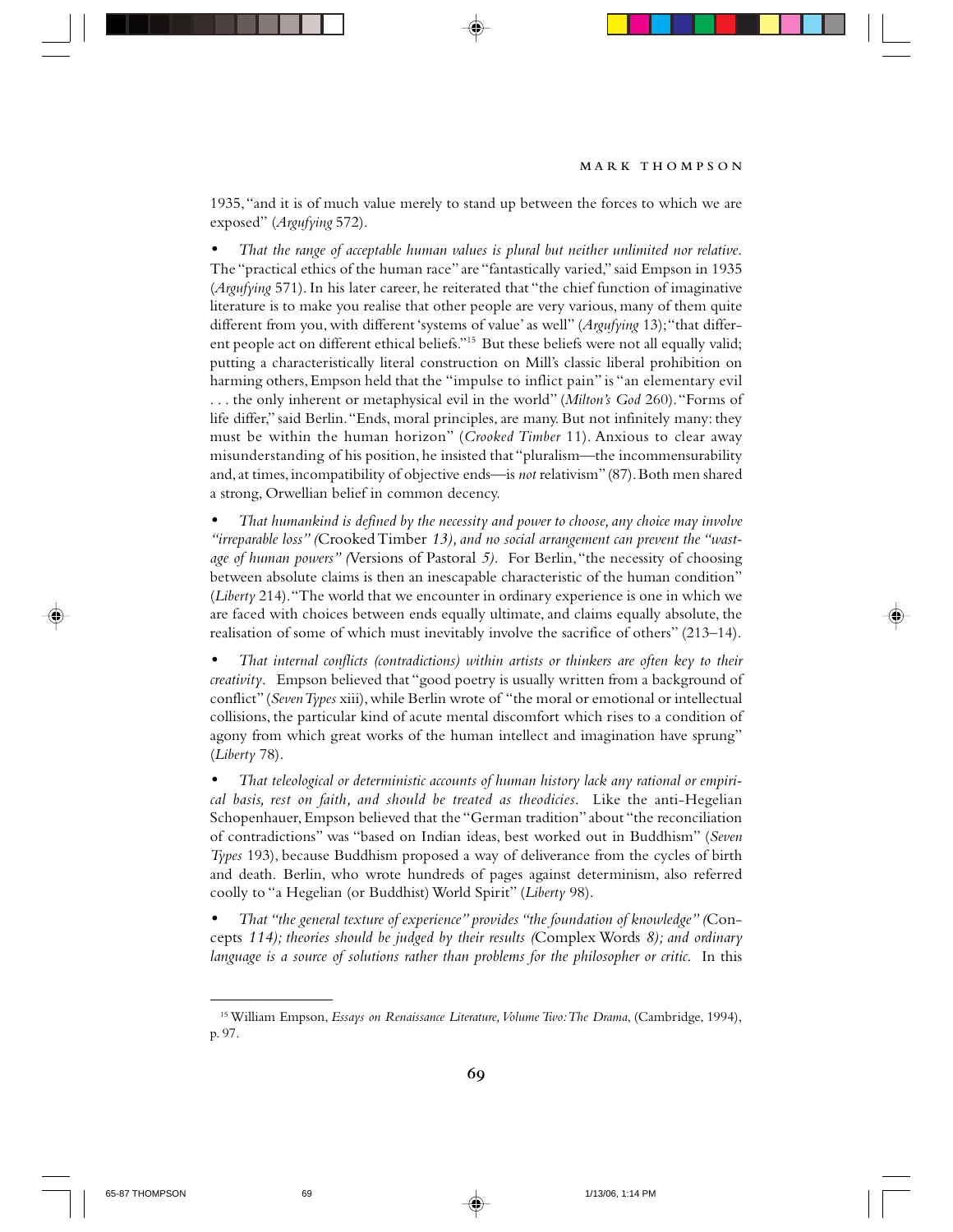spirit Empson denounced the Intentionalist Fallacy: "Estimating other people's intentions is one of the things we do all the time without knowing how we are doing it, just as we don't play catch by the theory of dynamics" (*Argufying* 13). He went further than any other distinguished critic of his age to avoid jargon, flattening his vocabulary ever further, disdaining even such mild falsifiers as "objectivity" and "subjectivity."

• *That biography is an essential source of insight into creative achievement, and empathy is indispensable for access to other minds, a precondition of good work in criticism and the history of ideas*. Berlin extolled "what Vico called *fantasia*: man's unique capacity for imaginative insight and reconstruction";16 "the historical imagination, which can enable us to 'descend to' or 'enter' or 'feel oneself into' the mentality of remote societies" (*Crooked Timber* 82); "imaginative insight, at its highest point genius . . . at its normal level called common sense."17 His own studies of Tolstoy, Herzen, Herder, Hamann, de Maistre, and others are vivid with this sort of insight. "A student of literature ought to be trying all the time to empathise with the author (and of course the assumptions and conventions by which the author felt himself bound)," wrote Empson at the very end of his life (*Using Biography* viii). He urged that "in the teasing work of scholarship, a man must all the time be trying to imagine another man's mind" (*Argufying* 125). But he went further than Berlin: because "the act of knowing is itself an act of sympathising," poetry—and not only poetry—cannot be appraised objectively; and "so far as a critic has made himself dispassionate about it, so far as he has repressed sympathy in favour of curiosity, he has made himself incapable of examining it" (*Seven Types* 249, 248). His criticism conveys us uncannily into the mind and moment of the poet—Shakespeare, Marlowe, Donne, Milton, Coleridge—or of seeing *Hamlet* in its first run or reading *Paradise Lost* with Charles II on the throne, even when an interpretation lacks buttressing evidence, as with his late arguments about Joyce (*Using Biography*) and Marlowe.18 Both men were masters of paraphrase and cavalier quotation, for which they have been both praised and chided. And both practiced interpretative generosity, habitually rejecting the imputation of cynical motives.<sup>19</sup>

• *That critics or philosophers do not stand outside the objects of their analysis*. If the act of knowing is an act of sympathizing, it follows that the "idea that the theorist is not part of the world he examines is one of the deepest sources of error, and crops up all over the place" (*Complex Words* xii). Berlin's caution was very similar: "There is no Archimedean point outside ourselves where we can stand in order to take up our

<sup>16</sup> Isaiah Berlin, *Three Critics of the Enlightenment: Vico, Hamann, Herder* (London, 2000), p. 13.

<sup>&</sup>lt;sup>17</sup> Isaiah Berlin, *The Sense of Reality: Studies in Ideas and their History (London, 1996), p. 25.* 

<sup>18</sup> William Empson, *Faustus and the Censor*, ed. John Henry Jones (Oxford, 1987).

<sup>19</sup> Examples of this generosity are legion in their work. Empson's essay on Fielding is an outstanding instance (*Using Biography* 131–57). For Berlin, consider his contention that Disraeli could not have risen to lead the Conservative Party, comprising "men so utterly different from himself, . . . unless he truly believed himself called upon to be the champion of their cause, genuinely believed in their attributes, idealised them as something far superior to qualities and interests represented by the Whigs and radicals with whom he had begun life" (Berlin, *Against the Current: Essays in the History of Ideas* [London, 1979], p. 267).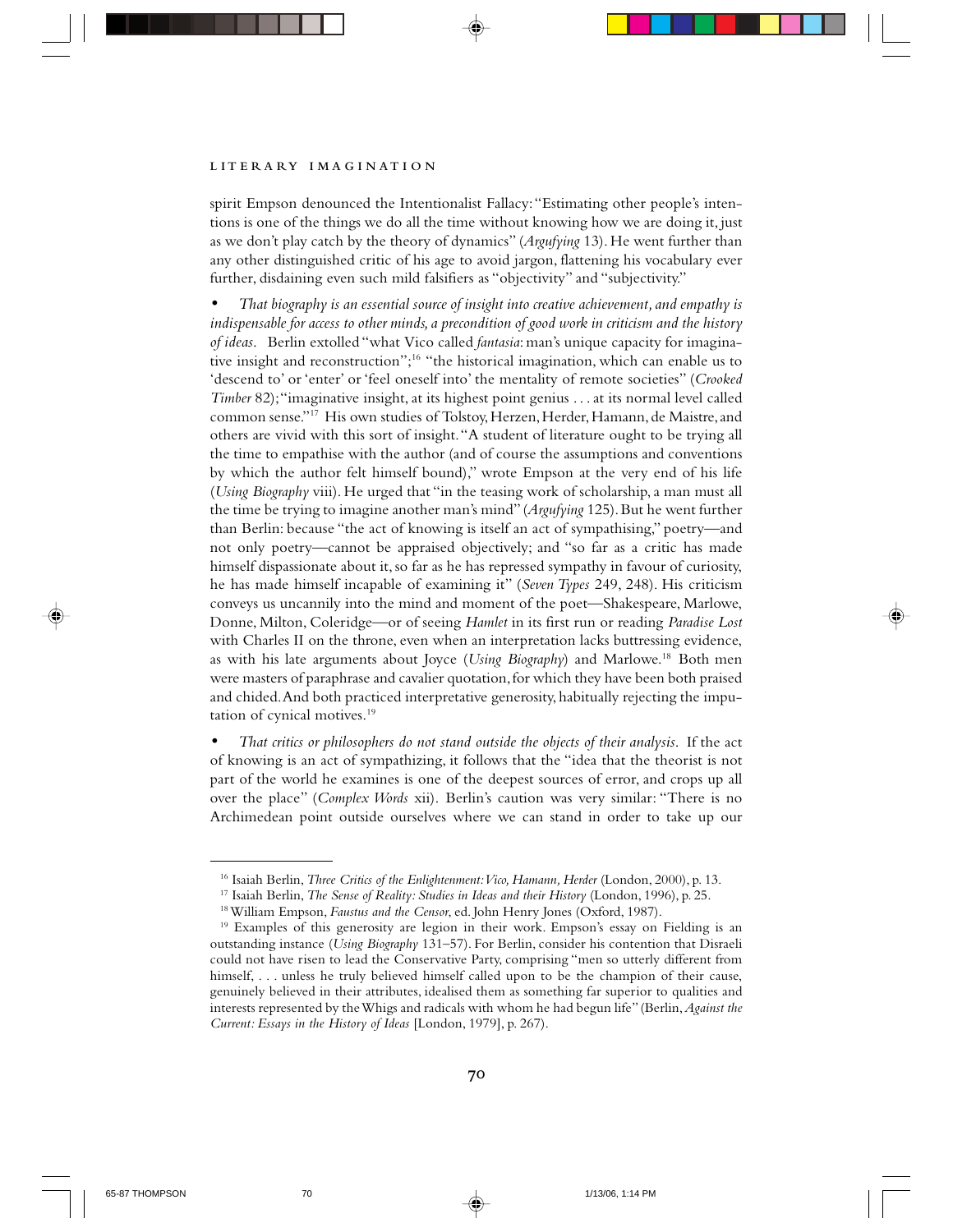critical viewpoint, in order to observe and analyse all that we think or believe by simply inspecting it . . . the supposition is a self-evident absurdity" (*Shakespeare's Shrew* 16).

• *That the quality or faculty of equilibrium is central to a satisfactory life and a decent society*. "The object of life, after all," remarked Empson at twenty-four, already teaching readers not to confuse the object of life with the object of criticism, "is not to understand things, but to maintain one's defences and equilibrium and live as well as one can" (*Seven Types* 247). For "human life is so much a matter of juggling with contradictory impulses . . . that one is accustomed to thinking people are probably sensible if they follow first one, then the other, of two such courses" (197). Berlin was, as often, plangent by comparison: "promoting and preserving an uneasy equilibrium, which is constantly threatened and in constant need of repair—that alone, I repeat, is the precondition for decent societies and morally acceptable behaviour" (*Crooked Timber* 19). Achieving this precondition may be "the best that one can do": "to try to promote some kind of equilibrium, necessarily unstable, between the different aspirations of differing groups of human beings" (47).

• *That exposure to unlike ways of life and thinking encourages a liberal, tolerant, pluralism of outlook*. Berlin quoted John Stuart Mill: "It is hardly possible to overrate the value, in the present low state of human improvement, of placing human beings in contact with persons dissimilar to themselves, and with modes of thought and action unlike those with which they are familiar. . . . Such communication has always been, and is peculiarly in the present age, one of the primary sources of progress." Berlin commented that "This amounts to a thesis . . . with which . . . perhaps a good many of us today . . . might not disagree" (*Crooked Timber* 90). Empson certainly agreed, proposing that "we need to feel that, whatever we do with our own small lives, the rest of the world is still going on and exercising the variety of its forces."20Among his poems, "Homage to the British Museum," "Manchouli," and "Sonnet"—all quoted above—evoke and praise this contact with the world's diversity, while "Autumn on Nan-Yueh" (*Complete Poems* 91–98) expresses the poet's gratitude for his experiences in a place whose sheer remoteness is felt as valuable.

• *That civil society needs protection from elites, however well-intentioned these might be*. Berlin made the pluralist case for democracy by tracing political extremism to pluralism's opposite, monism. "The consequence of this belief [monism] . . . is that those who know should command those who do not. Those who know the answers to some of the great problems of mankind must be obeyed, for they alone know how society should be organised . . . no better excuse, or even reason, has ever been propounded for unlimited despotism on the part of an elite."21This is very close to Empson's view that "the point about democracy is not that people all really have equally good judgement; no sane man believes this; the claim is that the government or the constitution has no right to presume that some group of citizens has better judgement than the rest. People with better judgement must try to convince their neighbours, and not over-rule them" (*Complex Words* 421). Which in turn was why the tradition of "fair public debate"

<sup>20</sup> *Milton's God*, p. 276. See also *Argufying*, p. 436, cited above, n. 3.

<sup>21</sup> Isaiah Berlin, *The Power of Ideas* (London, 2001), p. 14.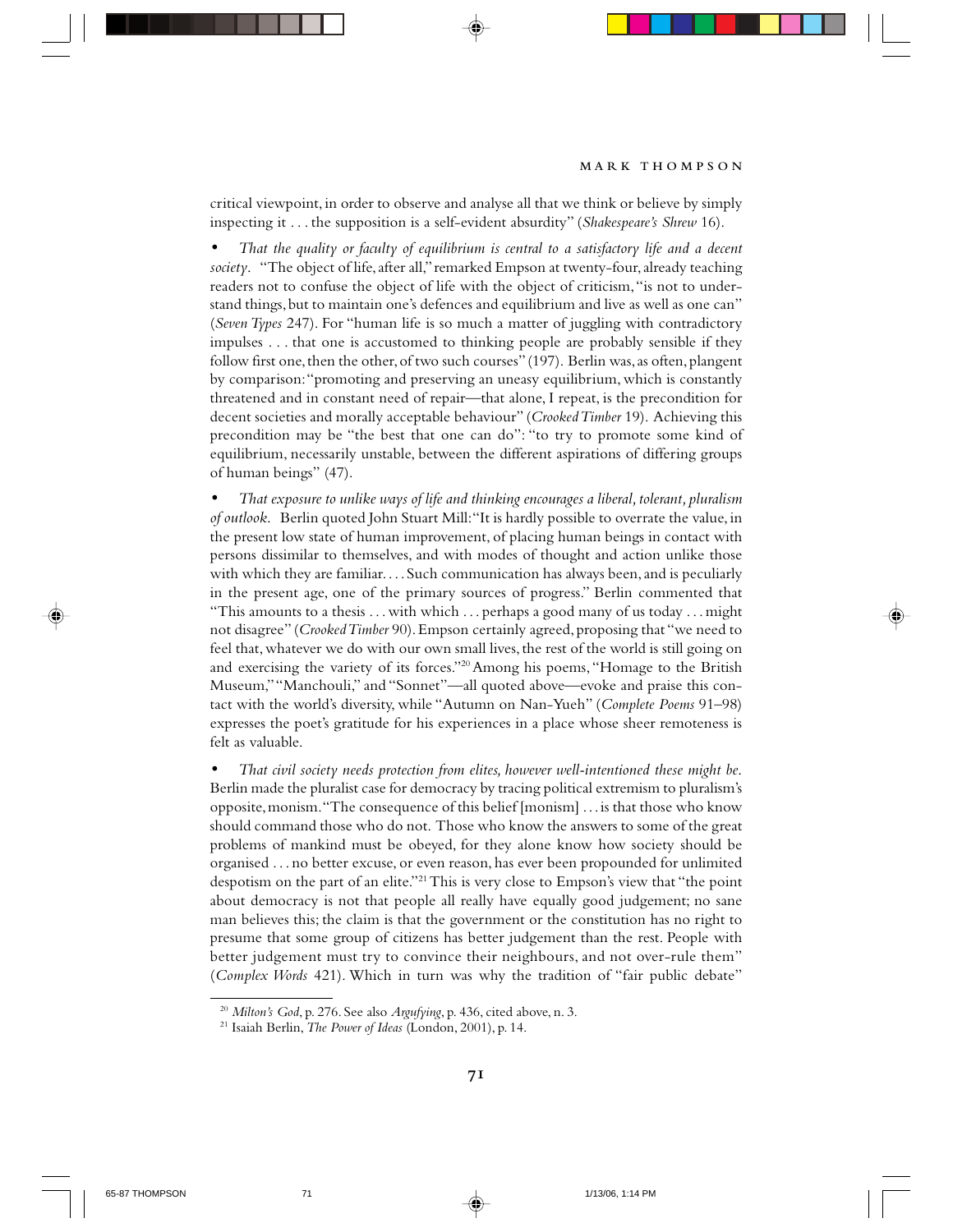(*Argufying* 168) was so important for Empson; absent this debate, societies cannot deliberate truthfully on the political alternatives facing them.

Of course differences could also be listed. Their styles, compared, almost allegorize the ancient discordance between Rhetoric and Philosophy. Empson cannot match Berlin's powers of exposition and definition, his steady illumination of landscapes of ideas and historical shifts. These are remote from Empson's elliptical style, his intuitive bolts that flood new light on scenes and characters, forging unsuspected connections. Though Berlin was not a tidy thinker philosophers tend to find him careless, essayistic, conceptually lax—he was much tidier than Empson cared to be. On the other hand, Berlin's essays often circle over the same terrain; the variations in flight path cannot dispel a sense that we have been here before. It was as if he never recovered from the impact of realizing that values are irreducibly plural. Empson in his early twenties almost took the idea as read. More than any other Anglophone critic of his age, the gusto and airy trenchancy of his style, colloquial, nimble and condensed, has the quality of *sprezzatura*, the rehearsed spontaneity admired by Renaissance humanists. His focal statements—the load-bearing statements of principle—are usually buried in the texture of his analyses; he prefers not to launch them with a bang or build them up slowly. The effect is heady and baffling, often in the same moment.

Berlin's calming qualifiers and intensifiers, the cohorts of philosophers' names pushed to the fore as he encroaches on his argument don't always render his thinking more precise; sometimes they rehearse the academic's self-protective accountability to his peers—an institutional game that Empson had no time for. Nor is Berlin's undoubted warmth much like Empson's buoyancy; his sociable good humor can be almost doggedly temperate, refusing to risk offence. Empson's unfearing gaiety seems scandalous by contrast, almost transgressive, a kind of shock-tactics against readerly distance. Reading Berlin rarely turns one's mind along a quite unexpected track. On the other hand, one never feels that his ideas lack any evidence or are simply wrong. With Empson, this feeling grows; though a stickler for due process ("I submit that . . .") and evidentiary logic, the older he became, the readier he was to gamble everything on interpretations for which his evidence was that there *is* none. How did this come to pass? I suppose he did not, ultimately, believe that the kind of seriousness fitting to the study of literature was the kind fitting to other matters. Criticism, even scholarship, is not economics, medicine, or military strategy. It requires method but not methodology: hence his preference for amateur critics (George Orwell or Hugh Kingsmill)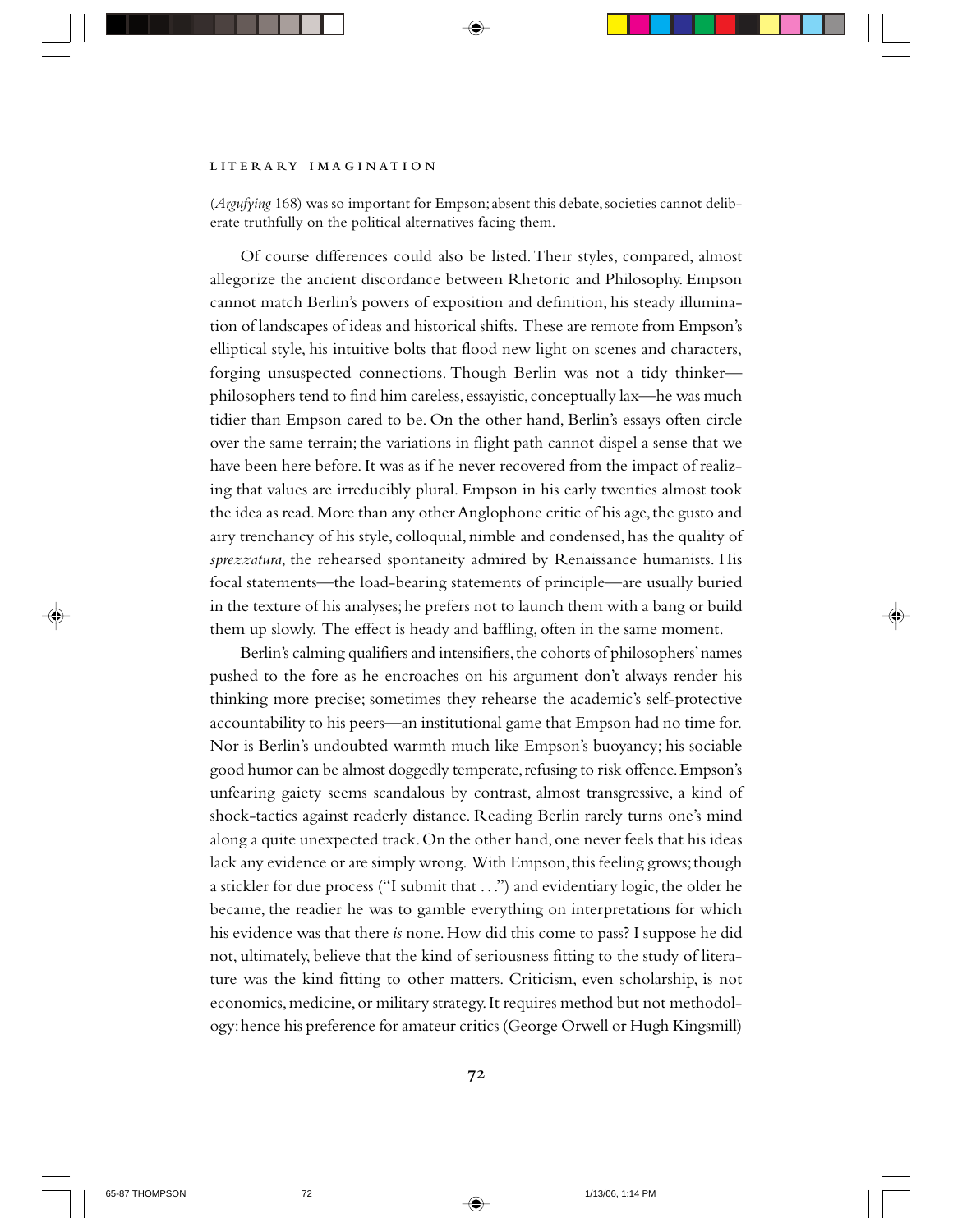over "geared-up" academics, who are prone to miss literature's ample fusion with the rest of life. Critical method has to be shaped by the free play of intelligence and, with it, the unbiddable stirring of empathy. Empson would not renounce this play; would not, as it were, be sober. The upshot? Moral intuition tussled with method and trumped it in the end, but joyously, the joy of dissent being part of its value.

While these discrepancies highlight the solid commitments linking Empson and Berlin, there is a more fundamental difference. It lies in their identification and treatment of the enemies of their liberal principles. For Berlin, pluralism's foe had a single over-arching name: *monism*, "the ancient belief" that "only one set of values is true, all the others are false"; that "there is a single harmony of truths into which everything, if it is genuine, in the end must fit . . . monism is at the root of every extremism" (*Power of Ideas* 13–14). The opponents were "those who seek for final solutions and single, all-embracing systems" (*Liberty* 215); who would deny groups and individuals their scope for self-realization, subjecting them instead to the dictate of ideology, offering them up "to theories and abstractions, a form of idolatry—and of human sacrifice—colder and more destructive than the more intelligible follies of previous eras, and one for which future generations will, with incredulity and anger, rightly condemn our age" (*Power of Ideas* 142). The enemies were "irrational instinct, the power of faith, the force of blind tradition," but also "the idealistic social scientists, the bold political and economic planners, the passionate believers in technocracy" (*Crooked Timber* 166–67)—those who apply the procedures of scientific investigation to human society. Politically, his target was Soviet communism as the avatar of socalled scientific socialism, the most inhumane expression of monist extremism.

Beside this gallery of villains, Empson's direct target seems trifling. He opposed what he called "neo-Christian principles of literary criticism" (*Milton's God* 229). By neo-Christian critics, he meant those "who interpret any literary work they admire by finding in it a supposed Christian tradition." Such critics "tend to appear quaintly savage; they boast of the morally disgusting aspects of the religion . . . [They] will often impute to an author a meaning too nastyminded for the author to have intended" (229–30). In other words, their approaches revolved around sacrifice, renunciation, asceticism, sexual prurience and other-worldliness. As the '50s wore on, he found "pietistic writing" (*Shakespeare's Shrew* 47) more and more widespread, as schools of critics inspired by T. S. Eliot and led by C. S. Lewis in his heyday, Helen Gardner, some of the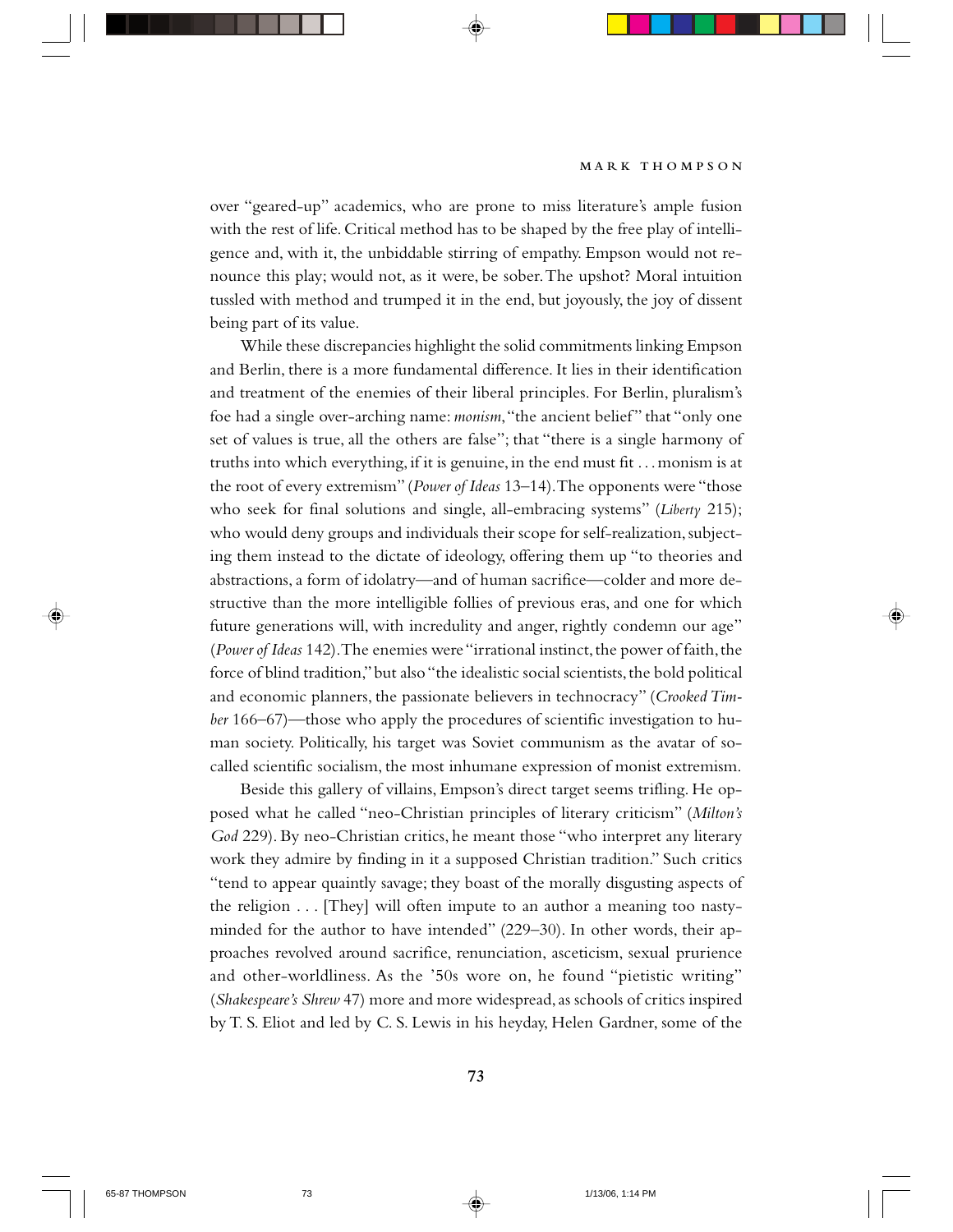moral desperadoes around Leavis, and many others, read the English canon through a Christian ethical lens of sin and redemption, leading to judgments that often struck Empson as "unhistorical and, on the whole, harmful" (55), or even, in some cases, "blindly inhumane" (53). Harmful above all because a generation of students was being trained to internalize a set of perverse and cruel values instead of learning that "different people act on different ethical beliefs" (*Renaissance Literature* 97).

His hostility was not sheer atheist militancy, for example like Richard Dawkins' today. He respected the human hunger for transcendent meaning (again like Berlin in this). His objection was specific: as the only great world religion that had not shed the "ancient Neolithic craving for human sacrifice" (*Milton's God* 247), Christianity was uniquely repellent. The Father's sacrifice of the Son in the Crucifixion is Christianity's unpardonable crime. Ethical consequentialism was at the root of his repugnance, above all at the Atonement, which in his terms was the worst conceivable fiction, presented to entire societies as mere truth and defended with mind-bending "false identities" (244) like the Trinity. "Men always try to imitate their gods," he said, "so that to worship a wicked one is sure to make them behave badly." Of course, a Christian can live a good life despite "the basic evil of the system he has submitted to"; but an "outsider cannot help feeling that it is still in a way present in his character" (258). Christianity's central sadism is defended by doctrinal irrationality: the Trinity is a piece of Orwellian newspeak, "a means of deceiving good men into accepting evil; it is the doubletalk by which Christians hide from themselves the insane wickedness of their God" (245). "Terms such as 'redemption,'" he said Nietzscheanly, "deep into human experience though they undoubtedly plunge, are metaphors drawn from the slave-market" (246).

By tilting at neo-Christianity, Empson gave himself an infinite target, an inexhaustible well of dissenting energy for bringing humanist, non-Western standards to bear on Anglo-American ethical and critical norms. He wanted to clear away the undergrowth of what Christopher Norris calls "pious revisionist readings" around canonical authors, from Marlowe through Donne and Milton to Fielding, Coleridge, Yeats, and Joyce. Empson was not rewriting the inherited canon of "Eng. Lit." so much as scouring away the encrustation of antihumanist commentary in order to highlight the original (because intended) properties of moral dissent.

In poetry and criticism, he opposed trends that promoted anti-intellectual modes of expression. This opposition was not dogmatic: successes in the enemy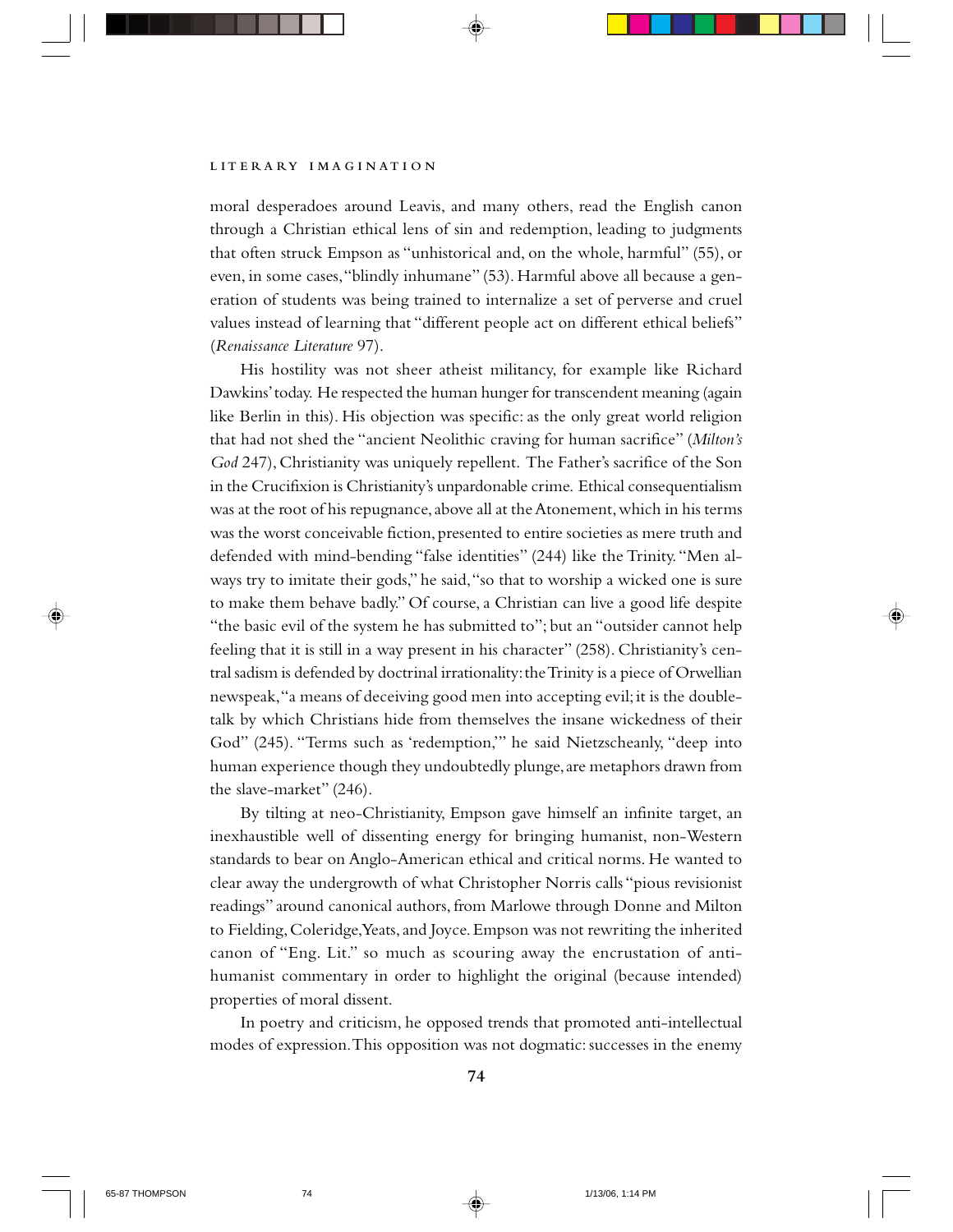camp, such as Eliot's *The Waste Land*, were acclaimed. He rejected the jargon of literary criticism; as he wrote privately in 1954, soon after his final return from the East, "I have to read so much Mandarin English Prose now, especially in literary criticism, and am so accustomed to being shocked by its emptiness, that I feel I must do otherwise at all costs" (*Argufying* 395). He was outspoken against critical approaches that belittled authors' responsibility for the meanings of their work, and that hid their own premises from argument. (W. K. Wimsatt and F. R. Leavis were respectively the worst offenders.) In sum, he was against what might be called, after Berlin, "moral monism," or the certainty of the possession of the exclusive truth about morals. ("I became rather startled when I realised that he [Wimsatt] takes it for granted there is only one right code of morals, a thing already known to himself" [*Argufying* 126]).

Although Empson's and Berlin's targets bore different names, partly because they were being sighted from different professional fields, it would be pedantic to claim that these nominal differences were substantive. The underlying identity of their targets is demonstrated by one case where the name was the same; Empson denounced symbolism as an anti-rational form of expression that precluded moral debate (*Argufying* 167), while Berlin located "the doctrine of symbolism" as "the first great doctrine which emerges from this combination of Fichte's doctrine of the will and Schelling's doctrine of the unconscious"—a key element in the "fundamental, anti-Enlightenment doctrine of art."<sup>22</sup> Like Empson, Berlin believed this doctrine had done intellectual harm, though it was not his way to condemn such developments so bluntly.

But over the ideological confrontation of the Cold War, they genuinely differed. This was such a momentous issue during the post-war decades that a convincing explanation has implications for any general comparison of their thought.

### **The Cold War and "The Problem of Evil"**

"I thought the defeat of Hitler so important that I could do nothing else," Empson wrote to a friend much later, explaining why he had "dropped all my literary interests" during the war (*Complete Poems* 126). After five years as a propagandist in the Far East department of the BBC, he went to China in 1947, staying until 1952 when he returned to work at Sheffield University. The Cold War got underway while he was in Peking; the Soviet imperium sealed its power

<sup>22</sup> Isaiah Berlin, *The Roots of Romanticism* (London, 2000), p. 99.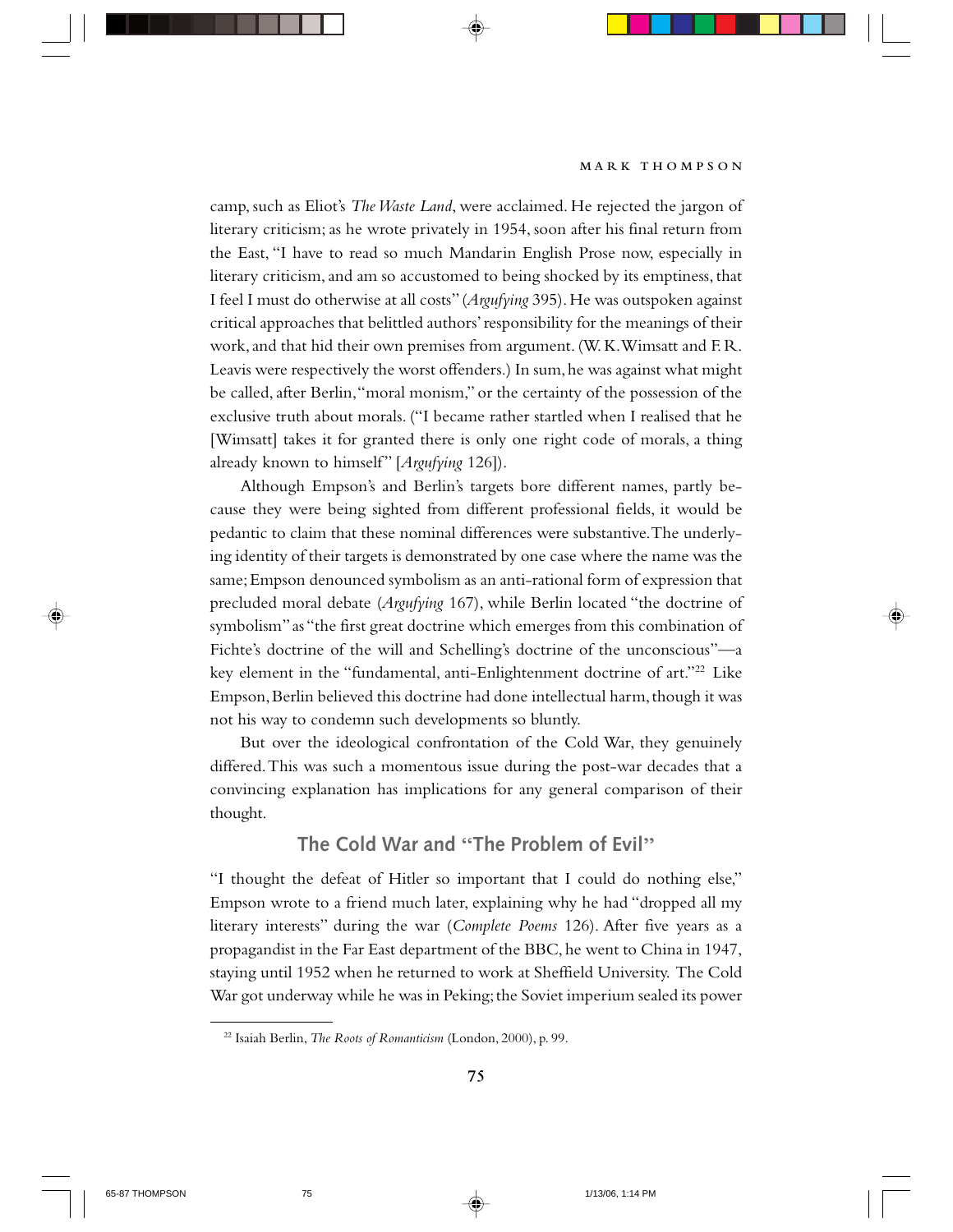in Eastern Europe, Hungary and Czechoslovakia staged show trials, Tito was expelled from the Cominform, Berlin survived the blockade, the People's Republic of China and NATO were born, Stalin got the atom bomb, the Korean War raged, and the United States was shaken by the McCarthy witch-hunts, the Hiss affair, and the Rosenberg trial.

Empson's vantage point outside the East-West axis during these years would have confirmed him in the outsider's stance that was his by character and election. A letter written in 1948 or 1949 to an American critic expressed highspirited disdain for the bloc confrontation: "It is too silly to tell me that everybody who matters has got to be killed because these two colonial powers [the U.S.A. and Russia] have made it a point of honour to destroy everything that knows better as well as each other. . . . Nobody has anything to gain from the muchtalkedof third world war, and if I, in my small way, can do anything to prevent the belief that it is inevitable I can do it better here than elsewhere" (*Complete Poems* 398). His sympathy with the Chinese revolution comes over strongly in the letter, leading him to link Britain and China as two countries that "want to survive, whereas the two lunatic colonials haven't got anything worth keeping and only want to win."23 In this mood he wrote one of his last poems, a lordly villanelle urging fortitude in the face of superpower stupidity:

<sup>&</sup>lt;sup>23</sup> Empson's feeling of solidarity with the Chinese revolution—after his experiences with the refugee universities in the '30s and his ring-side seat in Peking in 1949—seemed to endure far longer than it should have. He saw Chinese communist practice as superior at the outset to the Soviet bloc, opining that "the Chinese work-out [a euphemism for the communist clamp-down after taking power in 1949] was different [implying "better"] from anything corresponding to it in Eastern Europe." ("China," *The New Statesman and Nation*, 20 June 1953.) In the words of a recent historian: "There were reasons to see the new government as both determined and idealistic. But in the first twenty years of Mao's rule China experienced two of the century's great manmade catastrophes: the Great Leap Forward [1958–62] and the Cultural Revolution [1969–76]" (Jonathan Glover, *Humanity. A Moral History of the Twentieth Century* [London, 1999]). But systematic repression in the universities began much earlier—two years before Empson wrote the review just quoted. "1951 saw the start of a massive campaign of 'Thought reform' aimed at Chinese intellectuals . . . an attempt to get inside people's minds and restructure their system of beliefs. It put them under strong physical and psychological pressure to repudiate their beliefs and accept new ones. . . . [The campaign] lasted a year and was directed mainly at universities" (ibid.). At the conference where this argument was presented, in Sheffield on 20 July 2003, Professor Christopher Ricks—a friend of Empson from the early '60s—remarked that his failure to speak out against the oppression in Mao's China reflected a wish not to know what was really happening there. While this complaisance did not mar his work, it could not go unnoticed; recalling the early years of the Cold War, British philosopher Stuart Hampshire explained one strand of British anti-Americanism in irritated terms of "a kind of Wykehamish snobbery meets Chinese leftwingery, epitomised by people like Empson."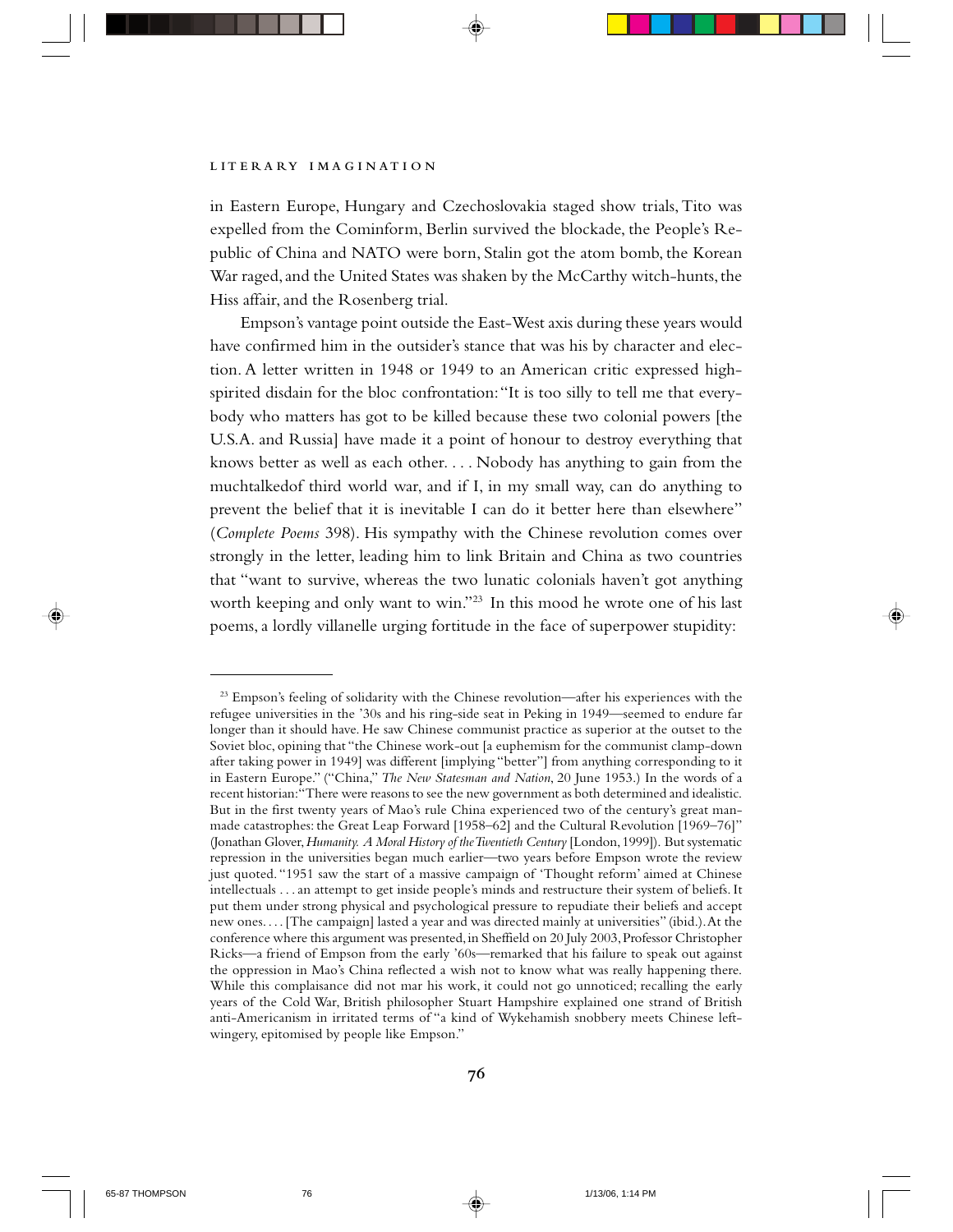Two colonies of Europe now form schools Holding absolute power, both of them fatuous. The ages change, and they impose their rules.

One claims the State is naked between ghouls The other makes it total Octopus. We must endure, and stand between two fools....

Both base their pride upon ill-gotten tools And boast their history an Exodus. . . .

There is world and time; the Fates have got large spools; There need not only Europe make a fuss. The ages change, and they impose their rules. We must endure, and stand between two fools. (102)

One would expect such strength of feeling to have surfaced elsewhere in his work. It did not, perhaps because he disliked scolding or grumbling (he never published the villanelle), but perhaps too because his feeling altered after he started teaching in England. Contemptible though the superpower confrontation was, it did not pose any direct problem for literary studies. Indirectly, however, it boosted organized religion in the West, a development he thought had noxious effects on critics and students (presumably writers too, though he had less to say about that).

In this sense, the Cold War helped to shape his later work. The churches had a vital binding role in the anti-communist camp. Organized Christianity flourished in the U.S.A. at the height of the Cold War. The Truman Doctrine, a sort of cultural charter for the Western bloc, warned in flaming words in 1947 that the choice facing the world was "tyranny or freedom. . . . And even worse [*sic*], communism denies the very existence of God." Taking the cue, British Foreign Secretary Ernest Bevin called for Britain and the West to strengthen their propaganda by "remembering the strength of Christian sentiment in Europe. We must put forward a rival ideology to Communism." The nexus of Christianity and American nationalism was clear at the time, with Billy Graham (backed by the Hearst press), Norman Vincent Peale and Reinhold Niebuhr becoming national celebrities. The Austrian émigré scholar Leo Spitzer noted in 1960 "the religious tendencies—at times hesitant, at times blatant, even clericalist—in America today" (*Representative Essays* [Stanford, 1988]).

This was the background of Empson's fixation upon "neo-Christian" ideology, which he assailed with all the passion and occasional special pleading that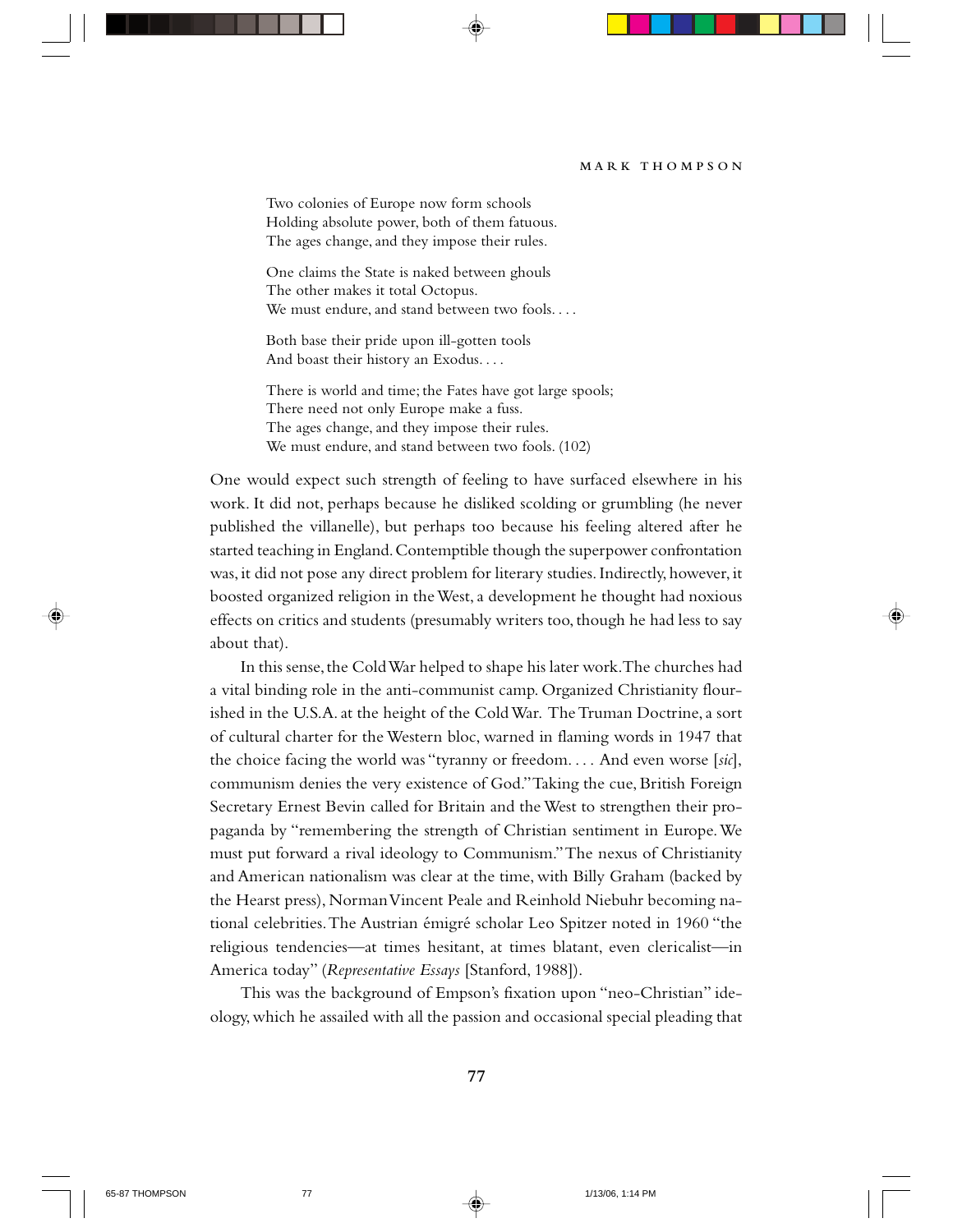anti-communists of that era brought to their own, state-sponsored crusade. Christianity's lack of executive power did not abate his hostility. True, "by this time we seem pretty well inoculated against its more virulent forms. But," he contended, "it is not sensible to talk about Christianity so cosily as is now usual, ignoring its theoretical evil, ignoring its consequent use of rack, boot, thumbscrew and slow fire" (*Milton's God* 254–55). Such warnings that old horrors might be biding their time were not convincing, even for Empson. "Theoretical evil" was a vivid though concessionary phrase, pointing to the problem at the heart of the anti-Christian campaign. If the evil in question was theoretical, why did it worry him more than the actually existing evil of Soviet communism, which did avail itself of rack, boot, thumbscrew, and worse? The Christian revival in the '50s goes some way to explain his position; the main reasons, though, were hatred of cruelty, the robustness of his own liberal principles, and his professional priorities as a critic and teacher.

He was not the only thinker to be preoccupied, after the inconceivable destruction of the Second World War, with what Hannah Arendt called, in 1945, "the problem of evil." Arendt prophesied that this would be "the fundamental question of postwar intellectual life in Europe—as death became the fundamental question after the last war." Her own investigations produced *The Origins of Totalitarianism* (1951), where she wrote that the "subterranean stream of Western history has finally come to the surface and usurped the dignity of our tradition. This is the reality in which we live." This feeling that the intellectual and cultural heritage of the West must have nurtured the seeds of totalitarian catastrophe behind their backs, was shared with more glee by Adorno and Horkheimer, whose *Dialectic of Enlightenment* (1944) indicted Western technological progress for stoking pressures that found release in fascism's appeal to barbaric irrationalism. Altogether elsewhere on the political spectrum, Lionel Trilling, doyen of American liberal critics, published his landmark book, *The Liberal Imagination* (1950). In his preface Trilling noted that "liberalism is not only the dominant but even the sole intellectual tradition" in the United States. Given this monopoly, "a criticism which has at heart the interests of liberalism might find its most useful work not confirming liberalism in its sense of general rightness but rather in putting under some degree of pressure the liberal ideas and assumptions of the present time." The liberal tradition should be tested by brushing it against the grain. While this advice did not quite coincide with Arendt's bitter insight, they overlapped: both thinkers urged a salutary re-examination of the Western mainstream tradition.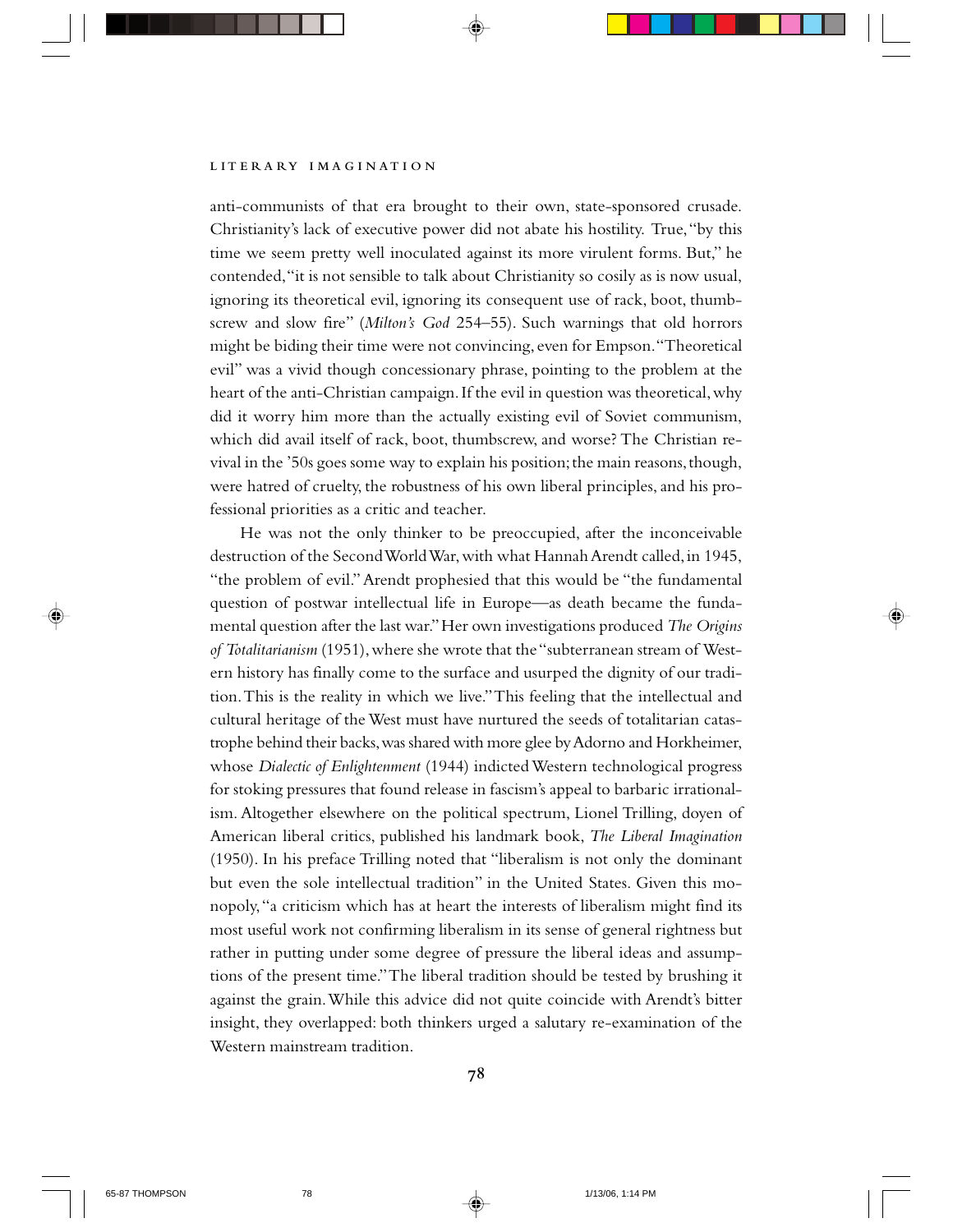In his work of the '50s and after, Empson was doing this too. Any real resemblance with Trilling stops there (which may explain why the two men seem never to have mentioned each other in print, although they would have met at Gambier in the late '40s). For Trilling's liberalism of complexity, nuance, variousness, and "moral realism" was premissed on anti-Stalinism. When he opposed reductive political approaches in literature and politics, he was exorcising illusions that he had once shared. He became a cultural pessimist, fearful of the disintegrative, anti-liberal dynamic of much Modernist art ("no connection exists between our liberal educated class and the best of the literary mind of our time," he claimed in 1946, counting Joyce among the reactionary modernists, an error that Empson's essays on *Ulysses* would try to correct). Trilling's late enthusiasm for the singular will was remote from Empson's faith in the rational intelligence; the will is an ambiguous warrantor of individual freedom.

Unlike Arendt or Adorno, Empson did not react to the catastrophe as a philosopher; and unlike Trilling or Berlin, he was ready to challenge the ideological underpinning of the anti-communist camp—and willing to pay the cost in perceived eccentricity. If he stood quite outside what Judith Shklar was to call the "liberalism of fear"—the retrenchment by liberal thinkers in the '50s and '60s, Berlin and Trilling among them, recoiling from the berserk utopianism of Moscow and Berlin—it was because those horrors left him intellectually unshaken. He rejected the Cold War ultimatum of either/or (democracy/tyranny, individual freedom/social justice, Washington/Moscow, etc.). From the outset his choice was not to choose, not in the publicly available terms. Nothing he wrote suggests he accepted for a moment that Soviet communism posed a grave threat to the democratic world. He never felt an obligation to accept that the appalling behavior of the adversary justified any dilution of principles. "Anticommunism" as an ideology or prejudice could no more get a grip on his mind in the '50s than communism had done in the '30s. Unlike certain renowned contemporaries, he did not flaunt his liberal credentials; $^{24}$  and he was too hopeful of the human capacity for reasoned resistance to swallow the oracular

<sup>24</sup> Contributing to "A Portrait of Louis MacNeice," a radio program broadcast on the BBC Radio Third Programme in September 1966, Empson contrasted MacNeice favorably with the two other Oxford poets with whom his name was linked—Auden and Spender—firstly for having been more measured in his political commitments before 1939 ("less hopeful of the immediate future though he was committed all right"), and then for not becoming penitent about those commitments after 1945. "Louis went on being sardonic and responsible," said Empson, "hardly surprised even when appalled."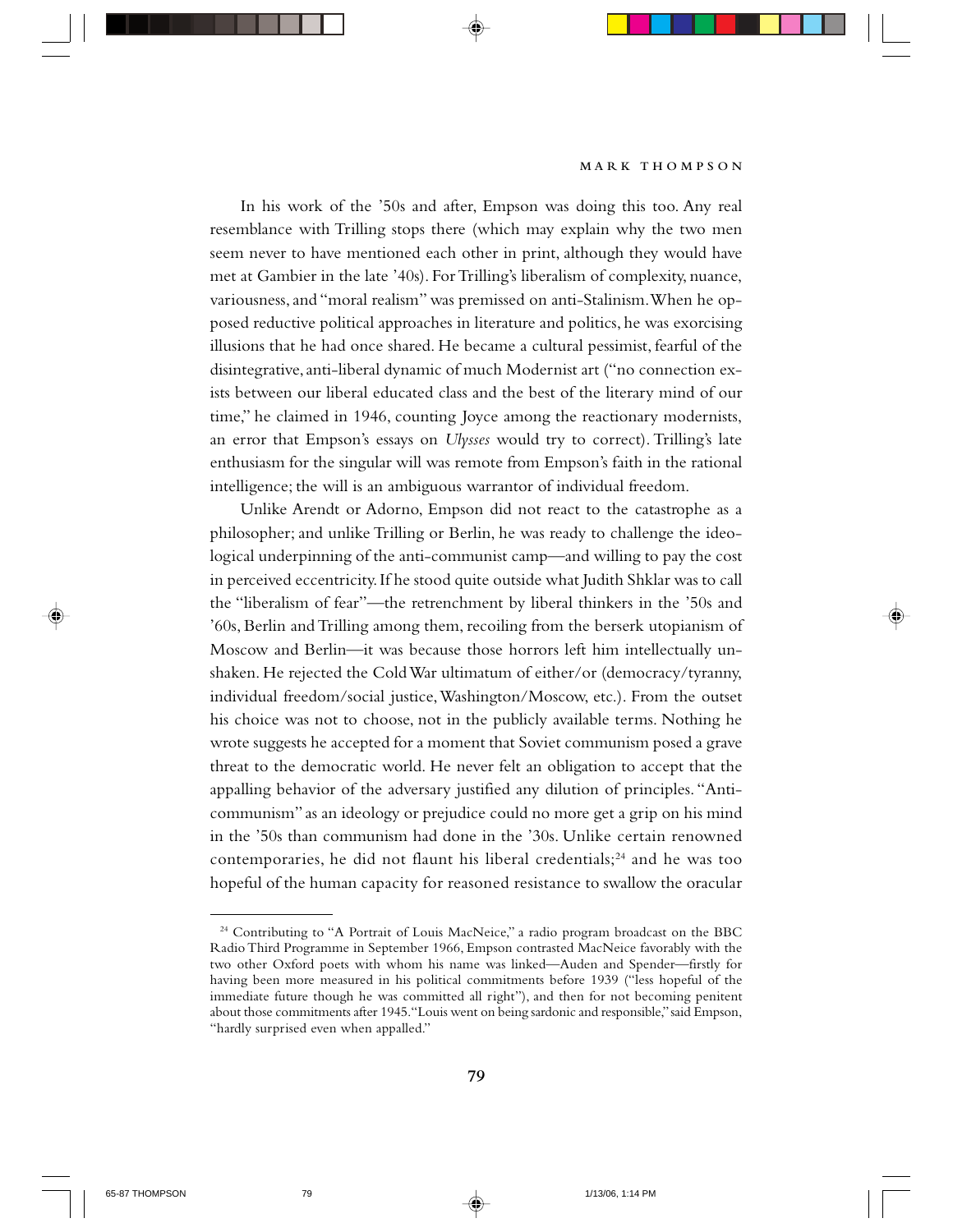pessimism of his friend Orwell, or of Arthur Koestler. As he wrote in 1933, "no human system can work without the free judgement of the individual" (*Argufying* 569)—a sublimely optimistic standpoint, almost like Locke, which survived the war intact: "the public human mind as expressed in a language, is not irredeemably lunatic and cannot be made so" (*Complex Words* 83). Elsewhere in *Complex Words* he proposed that "The man who satisfies his own nature . . . is expected to have generous feelings from his own unobstructed nature" (216): such Enlightenment faith in human decency was fully at odds with the early-'50s gloom.

He would not take his bearings by current events, regardless how momentous, and never borrowed the prestige of historical tragedy to aggrandize his work. The enormities of the age, from the Somme to the Holocaust and Hiroshima, do not darken his writing, except when he likens Milton's God to Stalin and then to a Nazi concentration camp commander. The phrase "real bad temper" hardly sufficed to characterize Stalin's dark side; it seems almost tasteless; but Empson was not writing history, and his odd phrase implicitly rebukes the sort of portentous cultural criticism that forever addresses the jury in posterity's endless, consoling prosecution of Europe's worst mid-century monsters.

This seems in keeping with the sunlit Edwardianism that is one aspect of his critical (though not his poetic) character. Few critics were less prone to mourn those enormities or condemn the twentieth century for them. For antimetaphysical Empson, evil meant cruelty, meaning sadism. In 1951, the year of *Complex Words*, a Polish writer's horrific memoir of Soviet prison camps was published in English translation with a fundamental preface by Bertrand Russell, whom Empson always admired. "Communists and Nazis alike have tragically demonstrated that in a large proportion of mankind the impulse to inflict torture exists, and requires only opportunity to display itself in all its naked horror," wrote Russell. In such a pass, the priority must be "to understand and eliminate the springs of cruelty in human nature that has become distorted by bad social systems." This comes very close to Empson's anti-Christian position. His work after *Complex Words* was devoted to understanding those "springs of cruelty," or one of them at least, and bolstering our resistance to them. Empson wanted to know where the human impulse to sadism came from; and the answer he came up with was that, in his culture, the most clearly identifiable stimulus to cruelty was the archetype of torture. This answer would be the source of the splendor of his next book, *Milton's God*, which with a bit of stretching could be called Empson's version of *The Origins of Totalitarianism* and comes as close as literary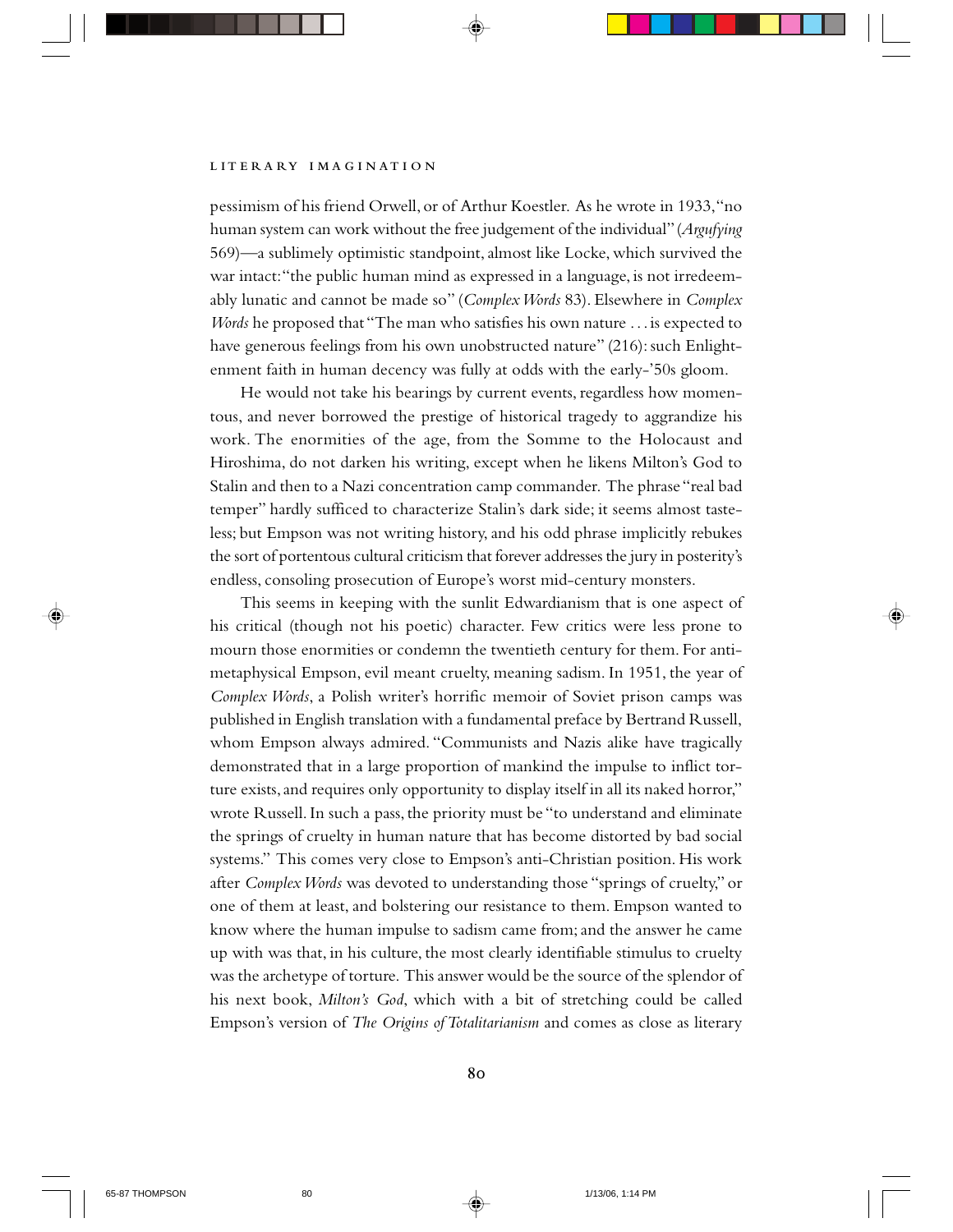criticism perhaps can to enacting the sort of rebellion that Camus had extolled, also in 1951; a passionate affirmation that creates knowledge, awakens conscience, and "liberates stagnant waters."

As for professional priorities: I suppose he would have argued that communism was an ideology marginal to the democratic West and a practice external to it. Communist influence was marginal to Anglophone literary criticism in the '50s (though it would not be so a decade or two later), hence did not pose a problem for English departments at British universities; whereas "neo-Christianity" not only lay at the heart of Western ideology and practice, it threatened the integrity and values of literary studies. The threat was not Christian propaganda so much as the rehabilitation in crypto-religious guise of critical doctrines that ducked the process of empirical argument in order to attribute meanings to poems and novels that their authors would have disowned and that wreak moral harm on contemporary readers, and on students above all. In essay after essay, review after review, he wittily exposed the abrogation of argument and the evidentiary deficits of other critics, showing that the narrow ground of literary criticism was cluttered with Western commonplaces in the global *Kulturkampf*.

These faults were, in his view, ultimately underwritten by the religious revival, which was tolerated by liberals who should know better. He teased American critics for sharing Cold War paranoia and transmitting Cold War prejudices. His treatment of Milton was strongly colored by his sense that modern American critics were "twist[ing] him into something usable to stop the kids from going Red."25 James Joyce, too, had to be defended against critics (such as the "spanking neo-Christian" Hugh Kenner [*Milton's God* 247]) who traduced *Ulysses* by denying its humanism. His campaigns against the Intentionalist Fallacy, Imagism, and Symbolism, and for biography, were pitched against pernicious intellectual habits that were indulged by Cold War liberals for political reasons.

His opposition to New Critical doctrine seems overdone unless it is set against the wider political backdrop. Once again Berlin supplied a hint of the context that Empson did not care to explain, when he identified the "cluster of views" which "rest on the assumption that belief in the importance of the motives is delusive; that the behaviour of men is in fact made what it is by causes

<sup>25</sup> Letter to the Editor, *Hudson Review* 20 (1967).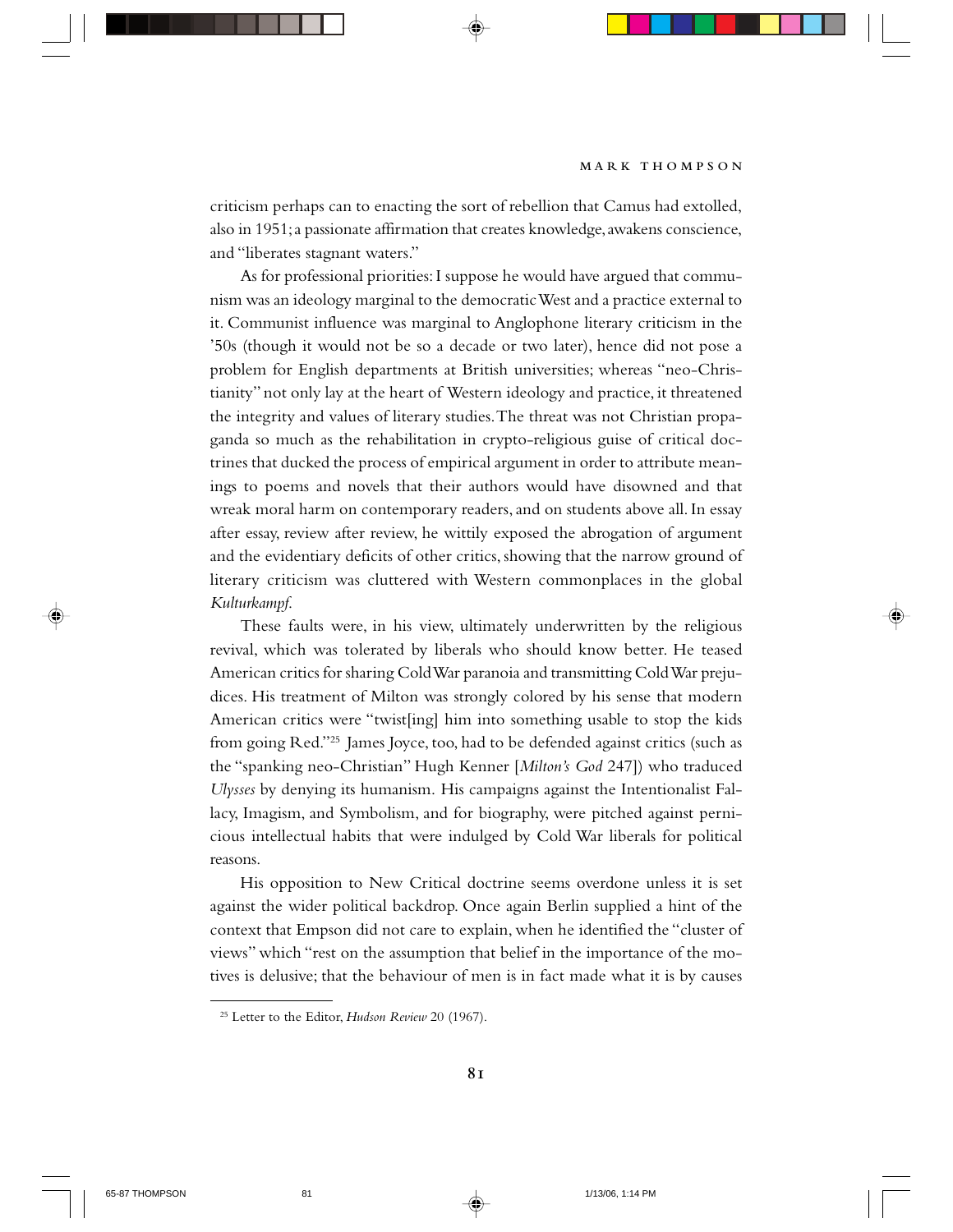largely beyond the control of individuals" (*Liberty* 98). Empson stood in the long dissenting tradition that had once made intent into a foundation of individualism in the Western world, emerging against the power of the mediaeval Church. "Wimsatt and Beardsley" were merely the latest ciphers of a perennial foe. In upholding the availability and desirability of authors' intentions as one standard of judgment, Empson upheld the ordinary practice of human beings as they make sense of the world and live purposive lives; the intention of creative writers against academic criticism that was increasingly prone to disregard and disparage it; and hence the legitimacy of inferring from biography to text to support or discredit interpretations.

His defense of the value of biography also evolved from his own earlier thought, which had always moved easily between authors and works. What was new from the '50s onwards was his emphasis on the *rights* of authors to be cleared of imputed meanings. In the most elaborate case, that of Coleridge, this meant defending the author from his own self-criticism. Coleridge's Christianized conscience—false consciousness, in Empson's view—had put his best-known poem on show trial, and his subsequent revisions were almost an early equivalent of Rubashov's forced confession in *Darkness at Noon* (*Shakespeare's Shrew* 129–55).

His zeal to clinch a case led him sometimes to overstate it, as when he claimed that we need Rochester's letters to know that his poems were sincerely meant, and that lacking such proof, the poetry becomes trivial. This is too narrow to be right; the younger Empson knew better: that we decide something is good for a number of reasons, most of them probably obscure until analyzed. Rochester's poems carry conviction within themselves, if they do at all; biography cannot substitute for what the poem lacks.<sup>26</sup> This zeal led Empson to abandon criticism for a sort of speculative biographical antiquarianism, in the case of the long late essay on Marvell's marriage. "To establish the marriage is of no great consequence to literature, as it came so long after his best poetry, though I do think it saves Marvell from a scandal" (*Using Biography* 76). The great critic's absorption in his project is small consolation for the sense of energies misplaced. (Empson might have retorted that a proper liberal should be ready to pay this price: the legal costs, so to speak, of libel cases on behalf of dead authors who

<sup>&</sup>lt;sup>26</sup> This point is well made by Charles Rosen, "Ambiguous Intentions," in *Romantic Poets*, Critics, *and Other Madmen* (Cambridge and London, 1998).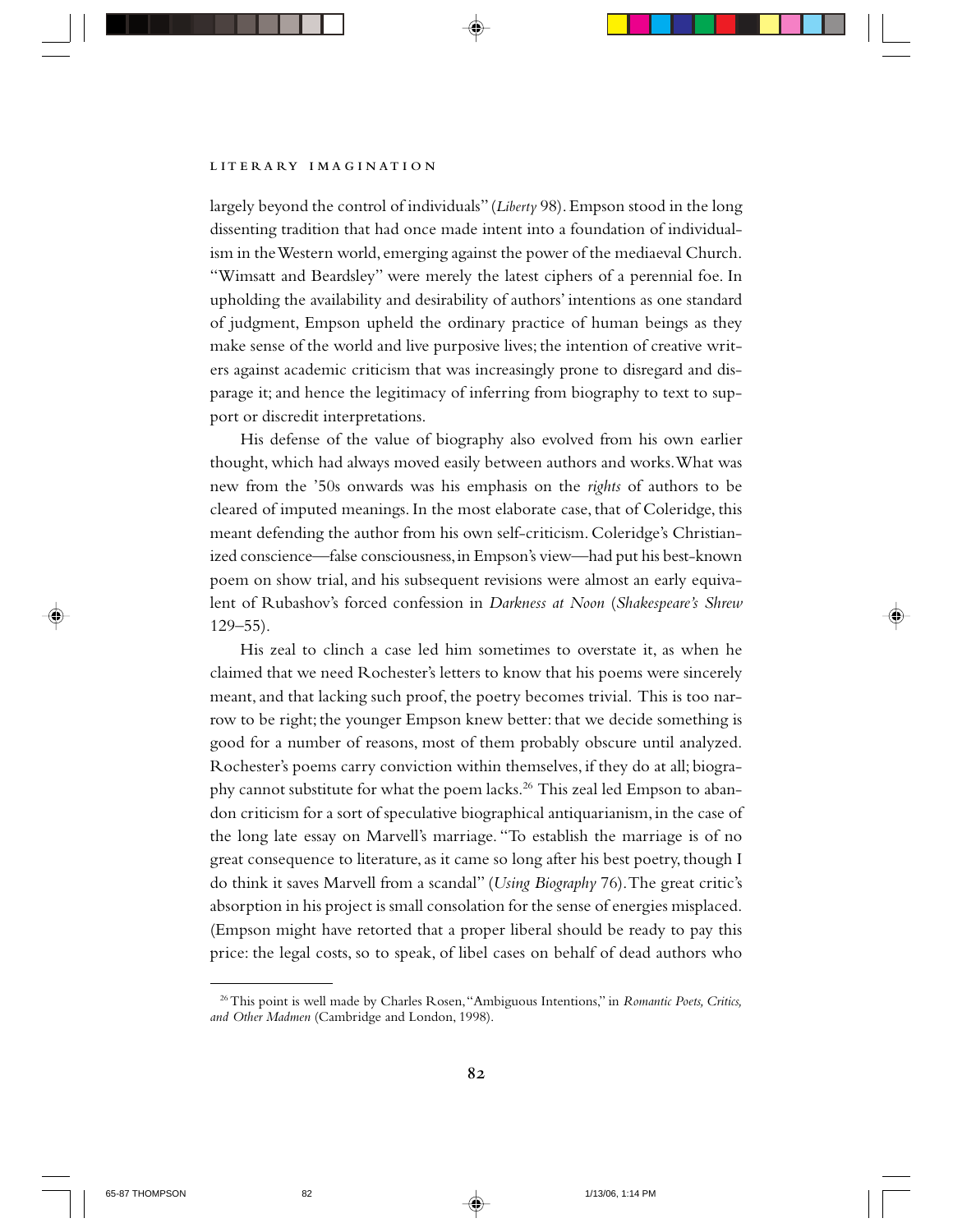would be plaintiffs if they were alive.) Yet this essay was an exception; for the most part, even if Empson did eventually corner himself with false antitheses over intention and biography (the final revenge of Cold War logic!), curtailing the autonomy of texts and tying poems too closely to persons, in practice he remained wonderfully open to diverse interpretations.

Isaiah Berlin, on the other hand, was an establishment liberal, content to swim in the Anglo-American mainstream, where he became very eminent indeed.27 Like Trilling's, his liberalism was hammered into shape on the anvil of Soviet communism. He had crossed an intellectual watershed at the end of the war,<sup>28</sup> and by the '50s was committed to writing and teaching the history of ideas. His work covered three main areas: exploring the remote hinterland of modern totalitarianism in the monist and irrationalist philosophies of, respectively, the Enlightenment and the Counter-Enlightenment (with Romanticism as sequel); reflecting on the nature of liberty; and rehabilitating liberal trends in nineteenth-century Russian thought. Offshoots from these main lines of inquiry included a sympathetic interest in libertarian, Mazzinian nationalism.

Like other establishment liberals, Berlin was passionately anti-communist, a commitment which occasionally led him in the 1950s to posit far-fetched connections between bygone utopians and latter-day totalitarians. Take the judgment that Helvetius' "utilitarian system . . . leads directly to what is ultimately a

 $27$  No such status was offered to Empson or, as far as one knows, sought by him. Among the reasons for this contrast is the two men's very different conduct with the great and good. T. S. Eliot was one of the grandest icons of Western culture in 1948—the year of his Nobel prize and Order of Merit—when Empson sent him what Eliot called "the most insulting letter which I have ever received," complaining that he, Eliot, had not kept his word to help find an American publisher for his poems (*Complete Poems* xxvii). When Berlin reprinted in 1952 his remarkable essay on "Jewish Slavery and Emancipation" (1951), he deleted, at Eliot's request, some remarks associating him with anti-Semitism—a concession he came to regret (*Power of Ideas* xii). The same pattern showed in their relations with Stephen Spender: Empson provoked Spender so unremittingly—and as it turned out, accurately—about the U.S. intelligence services pouring money into *Encounter* (which Spender co-edited), teasing him about his "American playmates," that Spender broke off their friendship. (Decades later he—the ex-communist—was still ready to tell an interviewer how much like a communist Empson was. [See *The Literary Review*, November 1985.]) Berlin dedicated his landmark volume, *Four Essays on Liberty*, to Spender, "one of my greatest friends," whose "poetry speaks to me very directly" (Ramin Jahanbegloo, *Conversations with Isaiah Berlin* [London, 1993], p. 197).

<sup>&</sup>lt;sup>28</sup> "[T]owards the end of the war," a conversation with a mathematical logician had the effect of persuading Berlin that he "should prefer a field in which one could hope to know more at the end of one's life than when one had begun; and so I left philosophy for the field of the history of ideas" (*Concepts* viii).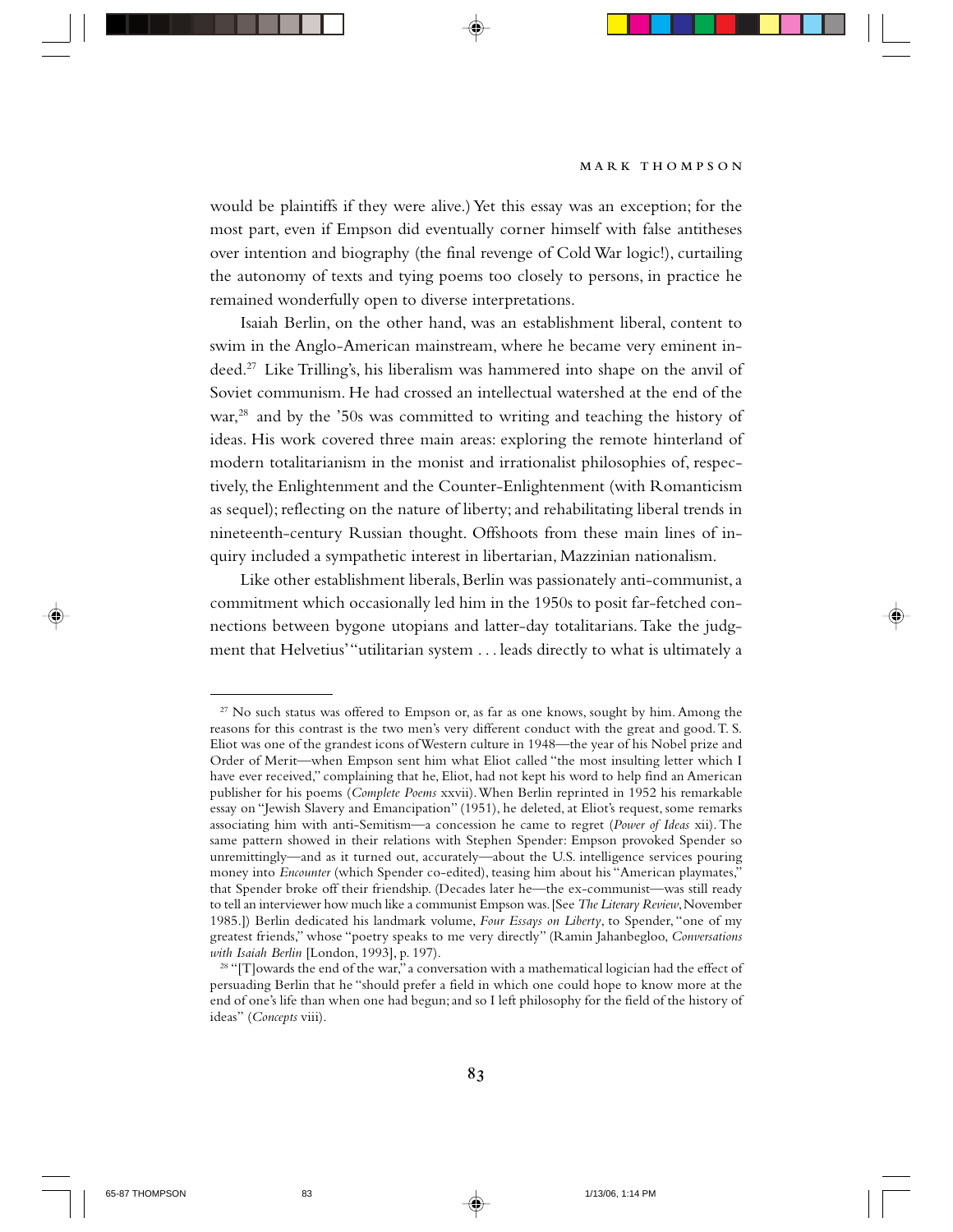kind of technocratic tyranny."29 The distinction of Helvetius, according to Berlin, was to elevate a single idea into an all-explaining principle. To worry then about the fell consequences of implementing this naïve fanatic's idea in its logical extreme form is a stretch that seems inexplicable except in terms of Berlin's determination to alert people to the danger of underrating the intellectual credentials and appeal of modern totalitarianism. The same holds for his claim that Attlee, Hitler, Roosevelt, and Stalin all expressed the Saint-Simonian "idea" (128). Applications so unlike exposed the unitary idea as a figment.

Berlin's philosophical genealogy of monist illusions has deservedly become part of the standard intellectual apparatus of our time. Yet the telescoping habit described here was a weakness, very much in the spirit of those times when, in Senator Fulbright's words, Western leaders "became liberated from the normal rules of evidence and inference when it came to dealing with Communism . . . Our 'faith' liberated us, like the believers of old, from the requirements of empirical thinking." How severely this weakness should be judged is another matter; one would not have had to be a signed-up member of the liberal establishment to concede that short-circuiting of this kind, on this scale, was pardonable for the sake of better understanding the enemies of liberty.

## **"Dear William," "Yours Affectionately"**

Like Berlin, then, Empson from the '50s onwards sought to strengthen liberalism by identifying and stripping away anti-liberal ideas or ideologies that clung to real liberal values which they exploit, imitate, and may eventually suffocate. If their understanding of liberalism was surely very close, their conceptions of the threat to liberal principles were different. For Berlin, the essential threat was political and lay outside Western Europe but was philosophically native to it, originating with the monist thinkers of the Enlightenment. For Empson, the more salient threat was professional (within his own field of work), internal to the democratic West (where he was born and now lived, worked, and raised his family), and "neo-Christian" above all. The two conceptions quiz each other: Empson's asks how far pluralism can afford to stay within liberalism's comfort zone, ignoring religious monism and other enemies. Berlin's asks if pluralism can afford to be non-committal towards a historic struggle where liberal politics, in their compromised reality, are pitched against something much worse.

<sup>29</sup> Isaiah Berlin, *Freedom and its Betrayal: Six Enemies of Human Liberty* (London, 2003), p. 25.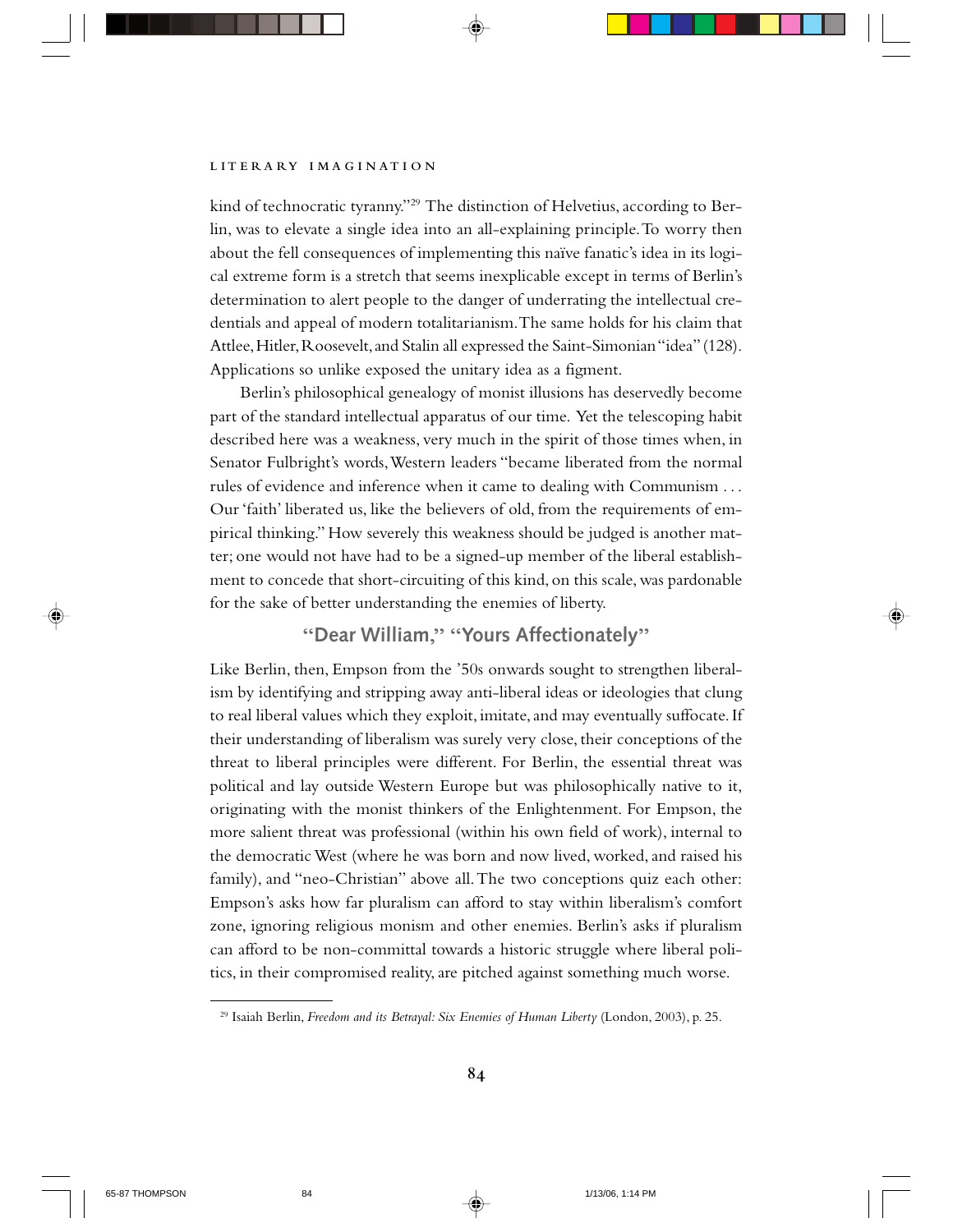Biography can be useful in accounting for this difference, in terms of background and temperament: on the one hand, Empson of Yokefleet Hall, with his privileged self-assurance and principled bloody-mindedness, his globetrotting followed by insistence on a Yorkshire job, allergy to either/or alternatives, his boldness and isolation; on the other, Berlin of Riga and Petersburg, Jewish, fleeing revolution, with family members murdered by the Nazis, his direct awareness of Stalinism, his clubbability and devotion to an English way of life with All Souls and the Albany at its heart.

Some of these variances come across in a correspondence in 1976. Berlin had long admired Empson's work, choosing *Complex Words* as a book of the year in 1952 (something he would also do for *Argufying* in 1987). As the president of the British Academy and the country's most celebrated public intellectual, Berlin solicited Empson's assurance, as "a personal favour," that he would accept an invitation to become a fellow of the Academy. Of course it should have come much earlier, he said; "disgraceful" that it hadn't. "I need not enlarge to you on the less estimable characteristics of literary specialists in England, and probably elsewhere," he confided; "enough of them in the relevant section of the Academy now feel repentant to have shamed the rest, and they should not be penalised for seeing the light, however late." After a paragraph about subscriptions and attendance, Berlin anticipated Empson's response directly. "Perhaps I am quite wrong in thinking that your instinctive reaction would be to ignore the proffered hand, but I somehow do not think I am. If I may say so," he ventured, "you shine so brightly by your own light that you confer distinction on institutions rather than derive it from them."30 In a handwritten postscript, Berlin called his letter "madly indiscreet and quite improper"; he had "never written so to anyone else, or ever expect to again! But I find the prospect of quite understandable disdain from you too awful."

Empson's response confirmed the aptness of Berlin's tribute. Thanking him for his "sympathetic letter," he accepted the invitation, despite misgivings ("No doubt the Academy does valuable work, but I am not needed for it"), and with the rider that "I don't want to have to hire a dinner jacket [for a lot of charitable committee work], if that can be avoided." He added that he did not "feel resentful at any lack of official recognition and don't think I have suffered from any. . . . I

<sup>&</sup>lt;sup>30</sup> Berlin to Empson, 20 May 1976. Quotation by permission of the Houghton Library, Harvard University. Shelf mark bMS Eng 1041 (34).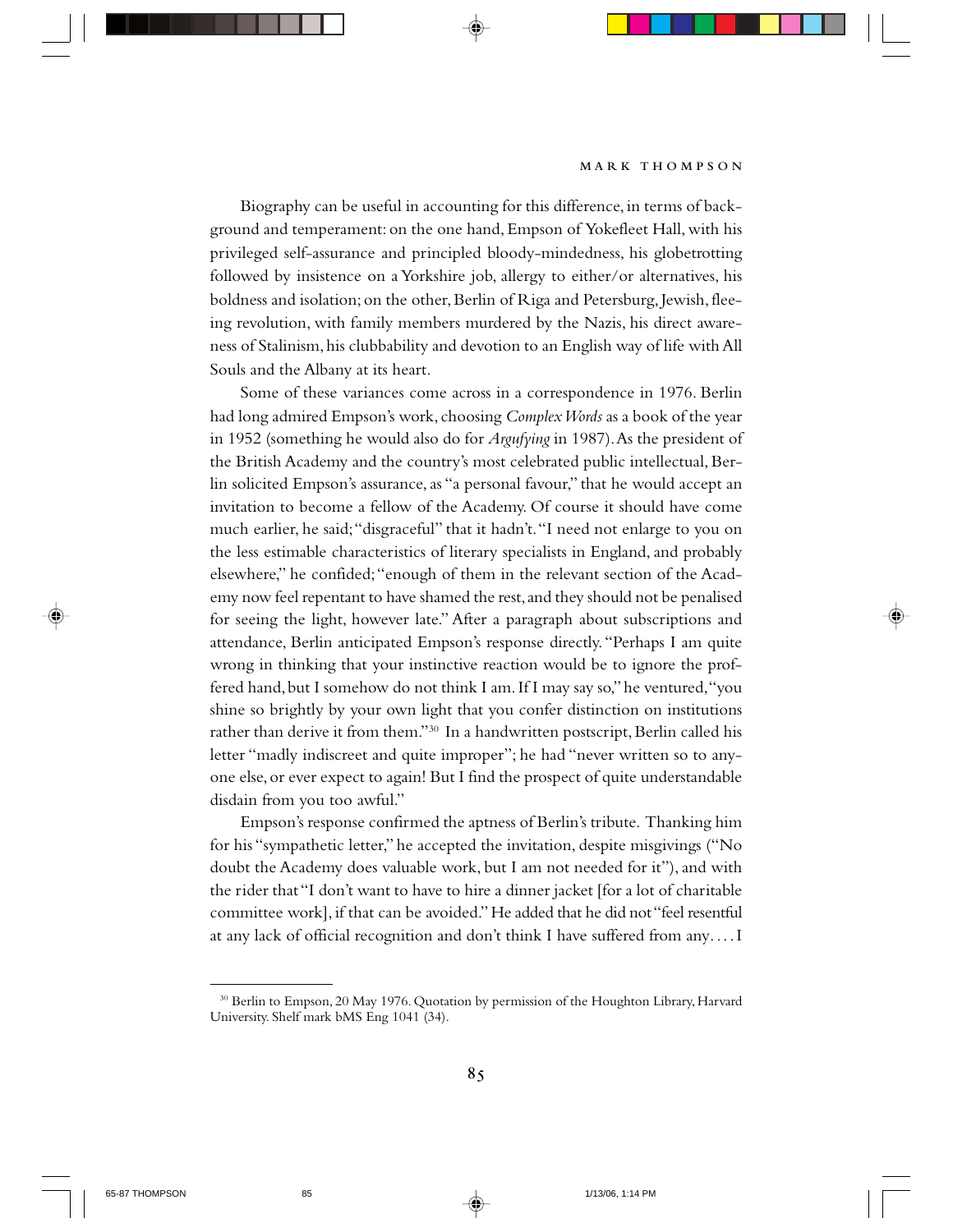wouldn't refuse out of pique."31 At a later date he clarified his attitude to the Academy: "The profession of Eng. Lit. has become a terribly closed shop which is felt at its most stifling in the B.A.," he wrote. "I hope you realise that I had paid my ten guineas by banker's order for many years before you coaxed me into joining the committee, always feeling it [the B.A.] ought to be supported, always sickened and appalled by any lecture I attended." He signed off, "Yours affectionately."32

Does this exchange yield clues to why Berlin's value-pluralism—what John Gray calls his renowned "single idea of enormous subversive force"—is so famous while Empson's is overlooked even in the field of literary criticism, and by his admirers?<sup>33</sup>Berlin's opportune compliments and flattering melodrama hint at skills that helped to make him the ultimate mandarin insider, a position that Empson would surely have found ignoble; while Empson's comic but pointed bluntness about the Academy suggests well enough why his invitation came so late.

A less intriguing reason why Empson's value pluralism has been overlooked is that nobody reads him for this; unlike Berlin, he hardly explains what he means by it; it occurs in his work as something self-evident, a starting point, empirically true about the world. (The difference between Rhetoric and Philosophy recurring again.) Yet, whether or not you go to Empson for this, you get it from him; it may be a background reason for the posthumous interest in his work, value-pluralism being an idea whose time has very much come since the end of the Cold War, though it could be objected that none of the claims made for Empson in this essay touches his stature as critic. While these claims would

<sup>&</sup>lt;sup>31</sup> Empson to Berlin, 25 May 1976. Oxford, Bodleian Library, MS. Berlin 327. Quoted with permission of the Empson estate.

 $32$  Empson to Berlin, n.d. Quotation by permission of the Houghton Library, Harvard University. Shelf mark bMS Eng 1041 (34).

<sup>&</sup>lt;sup>33</sup> The only other discussion of Empson's pluralism I have found lets both its author and his subject down. "It might be argued," contends Paul Fry in a warm and perceptive study, "that for all his show of pluralism Empson is loyal in earnest only to the administrative classes of his own country, and is fraternally forgiving, almost fond, of even their ugliest prejudices wherever these peep through: failure to disapprove of Hitler except on nationalist grounds, lukewarmth about democracy, after-dinner coarseness about women," and "smug provincialism." While Empson "obviously thinks through and around all these prejudices . . . it does not follow . . . that he was necessarily free of them" (Paul H. Fry, *William Empson: Prophet Against Sacrifice* [London and New York, 1991], p. 113.) Indeed it does not follow necessarily, though it could also—and more convincingly—be argued that Empson's Englishness inflects and dates his version of pluralism without undermining it. For pluralism need not be purely "PC" or ideally cosmopolitan, intact only in the no-man's land between given identities. Every pluralism has a dialect and a home.